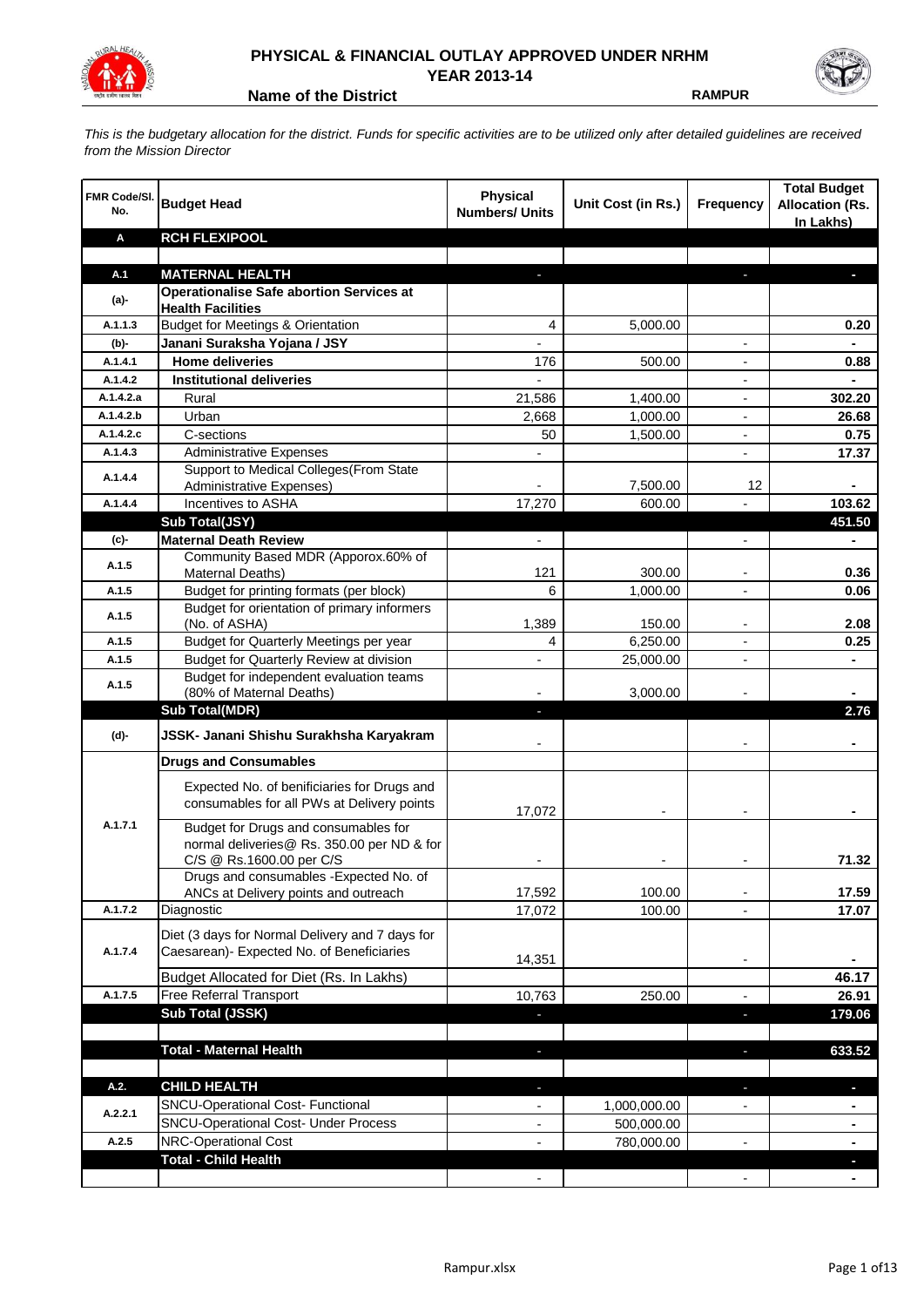| FMR Code/SI.<br>No.  | <b>Budget Head</b>                                                                                                                                                                                                                                                                                            | Physical<br><b>Numbers/ Units</b>                    | Unit Cost (in Rs.) | Frequency                     | <b>Total Budget</b><br><b>Allocation (Rs.</b><br>In Lakhs) |
|----------------------|---------------------------------------------------------------------------------------------------------------------------------------------------------------------------------------------------------------------------------------------------------------------------------------------------------------|------------------------------------------------------|--------------------|-------------------------------|------------------------------------------------------------|
| A.3                  | <b>FAMILY PLANNING</b>                                                                                                                                                                                                                                                                                        | $\sim$                                               |                    | $\blacksquare$                | $\sim$                                                     |
| A.3.1                | <b>Terminal/Limiting Methods</b>                                                                                                                                                                                                                                                                              |                                                      |                    |                               |                                                            |
| A.3.1.1              | Orientation workshop, dissemination of<br>manuals on FP standards & quality<br>assurance of sterilisation services, fixed day<br>planning meeting                                                                                                                                                             | 1                                                    | 25,000.00          | $\overline{\phantom{a}}$      | 0.25                                                       |
| A.3.1.2              | Female Sterilisation Camps Proposed                                                                                                                                                                                                                                                                           | 102                                                  | 2,000.00           |                               | 2.04                                                       |
| A.3.1.3              | <b>NSV Camps Proposed</b>                                                                                                                                                                                                                                                                                     | $\overline{2}$                                       | 3,500.00           |                               | 0.07                                                       |
| A.3.1.4              | <b>Compensation for Female Sterilisation</b>                                                                                                                                                                                                                                                                  | 2,770                                                | 1,000.00           | $\overline{\phantom{a}}$      | 27.70                                                      |
| A.3.1.5              | Compensation for male sterilization/NSV                                                                                                                                                                                                                                                                       |                                                      |                    |                               |                                                            |
|                      | Acceptance<br>Orientation Workshop on accreditation of                                                                                                                                                                                                                                                        | 26                                                   | 1,500.00           |                               | 0.39                                                       |
| A.3.1.6              | private providers to provide sterilization                                                                                                                                                                                                                                                                    |                                                      |                    |                               |                                                            |
|                      | services                                                                                                                                                                                                                                                                                                      | 1                                                    | 10,000.00          | $\blacksquare$                | 0.10                                                       |
| A.3.2                | <b>Spacing Methods</b><br>IUD services at health facilities (including                                                                                                                                                                                                                                        |                                                      |                    |                               | ۰                                                          |
| A.3.2.2              | fixed day services at Sub Centres-L1)                                                                                                                                                                                                                                                                         | 15                                                   | 3,000.00           | $\overline{\phantom{a}}$      | 0.45                                                       |
| A.3.2.3              | IUD services at health facilities (including<br>fixed day services at Sub Centre-L1 ) No. of<br><b>IUCD</b> insertions                                                                                                                                                                                        | 17,000                                               | 20.00              |                               | 3.40                                                       |
| A.3.3                | POL for Family Planning/ Others (including<br>additional mobility support to surgeon's team<br>if req)-Budget given according to total nos.<br>of Female Sterilization Camps.                                                                                                                                 | 102                                                  | 1,000.00           |                               | 1.02                                                       |
| A.3.5.2              | <b>Performance rewards</b>                                                                                                                                                                                                                                                                                    |                                                      |                    |                               |                                                            |
|                      | Division level: Rs. 11.25 Lakh @ Rs.<br>62,500/- per division (Rs.20,000 for 1st, Rs.<br>15,000 for 2nd and Rs. 10,000 for 3rd<br>position for best performing tubectomy<br>surgeon at each division, Rs. 15,000 for<br>best performing NSV surgeon, and Rs.2000/-<br>for best SN and Rs.500/- for best ANM). |                                                      |                    |                               |                                                            |
|                      |                                                                                                                                                                                                                                                                                                               |                                                      | 62,500.00          |                               | ۰                                                          |
| A.3.5.3              | World Population Day' celebration                                                                                                                                                                                                                                                                             |                                                      |                    |                               |                                                            |
|                      | For District level activities                                                                                                                                                                                                                                                                                 | 1                                                    | 100,000.00         |                               | 1.00                                                       |
|                      | For Block level activities                                                                                                                                                                                                                                                                                    | 6                                                    | 10,000.00          | $\blacksquare$                | 0.60                                                       |
| A.3.5.4<br>A.3.5.4.2 | Other strategies/ activities<br>Orientation of district nodal officers for<br>change in FP Beema Policy-No. of<br>Workshops                                                                                                                                                                                   | 1                                                    | 10,000.00          |                               | 0.10                                                       |
|                      | <b>Total -Family Planning</b>                                                                                                                                                                                                                                                                                 | $\overline{\phantom{a}}$<br>$\overline{\phantom{a}}$ |                    | ٠<br>$\overline{\phantom{a}}$ | 37.12                                                      |
| A.4                  | ADOLESCENT REPRODUCTIVE AND<br><b>SEXUAL HEALTH / ARSH</b>                                                                                                                                                                                                                                                    |                                                      |                    | $\blacksquare$                |                                                            |
| A.4.1.4              | <b>Operating Expenses</b>                                                                                                                                                                                                                                                                                     |                                                      |                    |                               |                                                            |
|                      | For Existing Clinics                                                                                                                                                                                                                                                                                          | $\blacksquare$                                       | 2,500.00           | 12                            | ۰                                                          |
| A.4.2                | <b>School Health programme</b>                                                                                                                                                                                                                                                                                | $\blacksquare$                                       |                    | $\overline{a}$                |                                                            |
| A.4.2.1              | Dissemination of Guidelines for School<br>Health Programme (14 Nos. for each Block<br>and 7 Nos. for District Level)                                                                                                                                                                                          | 91                                                   | 75.00              | 1                             | 0.07                                                       |
| A.4.2.2              | Convergence Meeting at Block level (Twice<br>in a year)                                                                                                                                                                                                                                                       | 6                                                    | 2,500.00           | 2                             | 0.30                                                       |
| A.4.2.3              | Mobility Support (For Block Level)                                                                                                                                                                                                                                                                            | 6                                                    | 25,000.00          | 6                             | 9.00                                                       |
| A.4.3                | Other strategies/activities                                                                                                                                                                                                                                                                                   | ٠                                                    |                    | -                             | ۰                                                          |
| A.4.3.2              | <b>Menstrual Hygiene</b>                                                                                                                                                                                                                                                                                      | $\overline{\phantom{0}}$                             |                    | ٠                             | ۰                                                          |
|                      | No.of Blocks                                                                                                                                                                                                                                                                                                  | 6                                                    |                    |                               |                                                            |
|                      | No.of ASHAs                                                                                                                                                                                                                                                                                                   | 1,705                                                |                    |                               |                                                            |
|                      | One Planning & Sensitization meeting at                                                                                                                                                                                                                                                                       |                                                      |                    |                               |                                                            |
|                      | Dist.level @Rs.5000/-meeting                                                                                                                                                                                                                                                                                  | 1                                                    | 5,000.00           |                               | 0.05                                                       |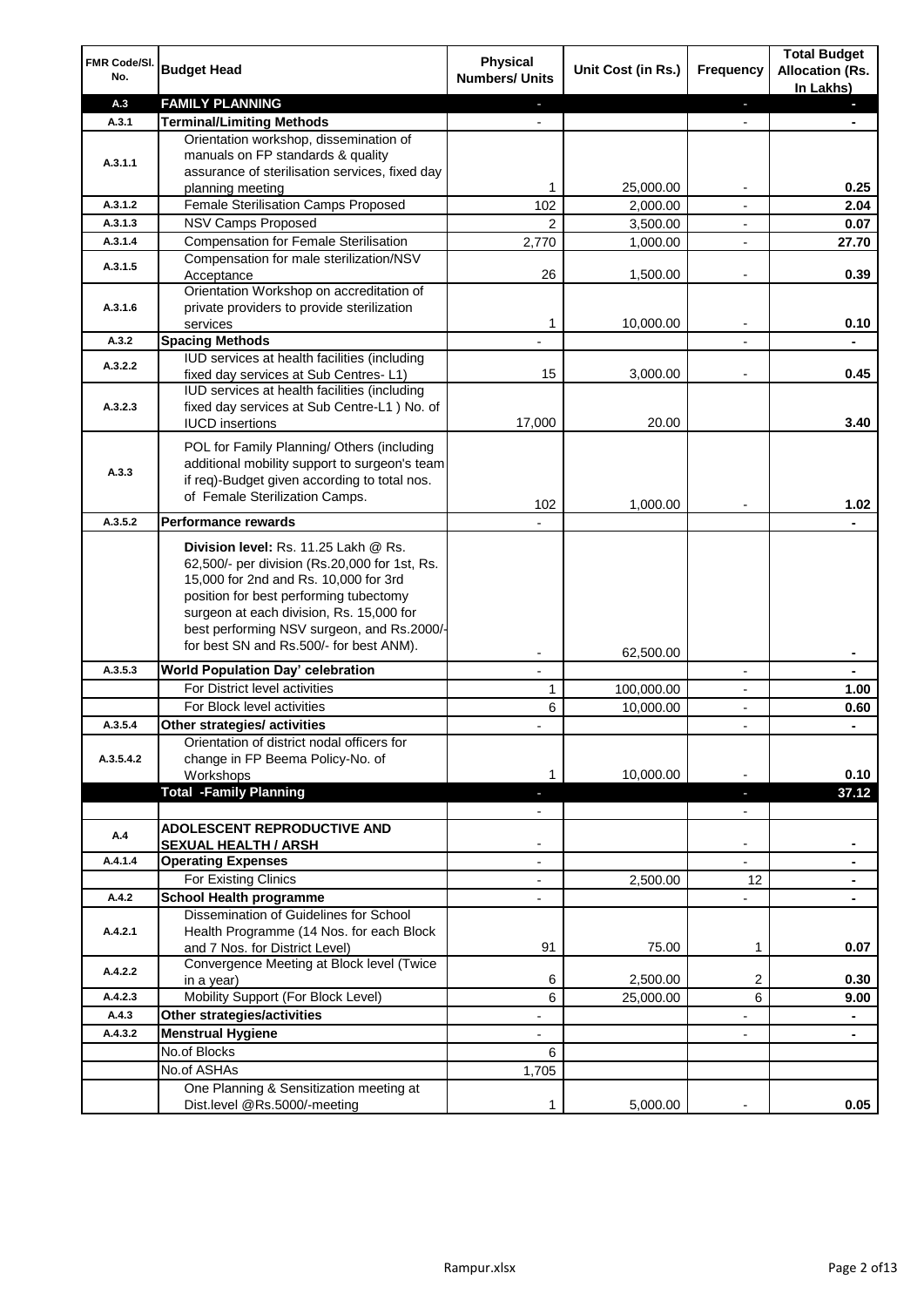| FMR Code/SI.<br>No. | <b>Budget Head</b>                                                                                                                                        | Physical<br><b>Numbers/ Units</b> | Unit Cost (in Rs.)    | Frequency                | <b>Total Budget</b><br><b>Allocation (Rs.</b><br>In Lakhs) |
|---------------------|-----------------------------------------------------------------------------------------------------------------------------------------------------------|-----------------------------------|-----------------------|--------------------------|------------------------------------------------------------|
|                     | One Review & Refresher meeting at<br>Dist.level @Rs.5000/-meeting                                                                                         | 1                                 | 5,000.00              |                          | 0.05                                                       |
|                     | Reporting Register for District & Blocks                                                                                                                  |                                   |                       |                          |                                                            |
|                     | @Rs.30/-register                                                                                                                                          | 7                                 | 30.00                 |                          | 0.002                                                      |
|                     | Reporting Register for ASHA @Rs.30/-regist                                                                                                                | 1,705                             | 30.00                 |                          | 0.51                                                       |
|                     | Storage Almirahs for District & Blocks<br>@Rs.5000/- Almirahs                                                                                             | 7                                 | 5,000.00              | $\overline{\phantom{a}}$ | 0.35                                                       |
|                     | 2 Flex banner with hanging rod per                                                                                                                        |                                   |                       |                          |                                                            |
|                     | block/Dist.@Rs.500/-banner                                                                                                                                | 14                                | 500.00                |                          | 0.07                                                       |
|                     | <b>Sub-total ARSH</b>                                                                                                                                     |                                   |                       | $\sim$                   | 10.40                                                      |
| A.5                 | <b>URBAN RCH (focus on Urban slums)</b>                                                                                                                   |                                   |                       |                          | н.                                                         |
| A.5.2               | Human Resource for Urban Health                                                                                                                           |                                   |                       |                          |                                                            |
| A.5.2.1             | Doctors/Mos                                                                                                                                               | 1                                 | 36,000.00             | 6                        | 2.16                                                       |
| A.5.2.4             | <b>ANM</b>                                                                                                                                                | $\mathbf{1}$                      | 9,900.00              | 6                        | 0.59                                                       |
| A.5.2.5<br>A.5.2.12 | <b>Staff Nurse</b><br>Sweeper cum Choukidar                                                                                                               | $\mathbf{1}$<br>$\mathbf{1}$      | 16,500.00<br>4,950.00 | 6<br>6                   | 0.99                                                       |
| A.5.3               | Operating expenses for UHP and UHC                                                                                                                        |                                   |                       |                          | 0.30<br>$\blacksquare$                                     |
|                     | Rent @7000/Month/Centre                                                                                                                                   | 1                                 | 7,000.00              | 6                        | 0.42                                                       |
|                     | Telephone Bills @ 1000/Month/Centre                                                                                                                       | $\mathbf{1}$                      | 1,000.00              | 6                        | 0.06                                                       |
|                     | Electricity Bills @ 1500/Month/Centre                                                                                                                     | $\mathbf{1}$                      | 1,500.00              | 6                        | 0.09                                                       |
|                     | Contingency @ 500/Month/Centre                                                                                                                            | 1                                 | 500.00                | 6                        | 0.03                                                       |
|                     | <b>Total- Urban Health</b>                                                                                                                                | $\blacksquare$                    |                       | ×                        | 4.64                                                       |
|                     |                                                                                                                                                           |                                   |                       |                          | $\blacksquare$                                             |
| A.7                 | <b>PNDT Activities</b>                                                                                                                                    | ٠                                 |                       | ×                        | ٠                                                          |
| A.7.1               | <b>Support to PC-PNDT Cells</b>                                                                                                                           | $\blacksquare$                    |                       | $\blacksquare$           | ٠                                                          |
|                     | <b>Divisional Level</b>                                                                                                                                   | $\blacksquare$                    |                       |                          |                                                            |
|                     | Remuneration of Data Assistant (At Each<br>Division PC-PNDT Cell)                                                                                         |                                   | 17,000.00             | 12                       |                                                            |
|                     | Contingency for the operation of cell @                                                                                                                   |                                   |                       |                          |                                                            |
|                     | Rs.20000/-                                                                                                                                                |                                   | 20,000.00             | 1                        |                                                            |
|                     | One time office setup cost @ Rs.100000/-                                                                                                                  |                                   | 100,000.00            | 1                        |                                                            |
|                     | <b>District Level</b>                                                                                                                                     | $\overline{\phantom{a}}$          |                       |                          |                                                            |
|                     | Remuneration of Data Entry Operator (At<br>Each District PC-PNDT Cell)                                                                                    | 1                                 | 10,000.00             | 12                       | 1.20                                                       |
|                     | Contingency for the operation of cell @                                                                                                                   |                                   |                       |                          |                                                            |
|                     | Rs.20000/-                                                                                                                                                | 1                                 | 20,000.00             | 1                        | 0.20                                                       |
|                     | One time office setup cost @ Rs. 50000/-                                                                                                                  | $\mathbf{1}$                      | 50,000.00             | 1                        | 0.50                                                       |
| A.7.2               | <b>Other PNDT activities</b>                                                                                                                              |                                   |                       |                          |                                                            |
| A.7.2.3             | Visit of division level inspection committees<br>(TA/DA of Additional Director will be<br>incurred from this amount) @ Rs.30000 for<br>10 visit in a year |                                   | 3,000.00              | 10                       |                                                            |
| A.7.2.8             | Orientation of members of the district<br>advisory committees at Division Levels (No.                                                                     |                                   |                       |                          |                                                            |
|                     | of Workshops)                                                                                                                                             | ۰                                 | 25,000.00             | 1                        |                                                            |
| A.7.2.10            | District Level Sensitization (No. of                                                                                                                      |                                   |                       |                          | 0.10                                                       |
|                     | Workshops)<br><b>Total- PC-PNDT</b>                                                                                                                       |                                   | 10,000.00             |                          | 2.00                                                       |
|                     |                                                                                                                                                           |                                   |                       |                          |                                                            |
| A.8                 | <b>Human Resources</b>                                                                                                                                    |                                   |                       |                          | ÷.                                                         |
| A.8.1               | <b>Contractual Staff &amp; Services</b>                                                                                                                   |                                   |                       |                          |                                                            |
| A.8.1.1.1.f         | Honoraria for ANMs at Sub Centres                                                                                                                         | 39                                | 10,000.00             | 6                        | 23.40                                                      |
| A.8.1.1.2.f         | Honoraria for Staff Nurses - SNCU                                                                                                                         |                                   | 16,500.00             | 6                        |                                                            |
| A.8.1.1.2.f         | Honoraria for Staff Nurses -NRC                                                                                                                           |                                   | 16,500.00             | 6                        |                                                            |
| A.8.1.2.1           | Honoraria for Laboratory Technicians                                                                                                                      |                                   | 11,880.00             | 6                        |                                                            |
| A.8.1.3.5.d         | Honoraria for Paediatricians- Child Health                                                                                                                |                                   | 48,000.00             | 6                        |                                                            |
| A.8.1.3.7           | Honoraria for Dental Doctors                                                                                                                              | $\overline{\phantom{a}}$          | 35,000.00             | 6                        |                                                            |
| A.8.1.5.8           | Honoraria for M.O.(Training Coordinators for<br>training NRCs/SNCUs)                                                                                      |                                   | 36,000.00             | 6                        |                                                            |
| A.8.1.7.2           | Honoraria for X-Ray Technicians                                                                                                                           |                                   | 11,800.00             | 6                        |                                                            |
| A.8.1.7.4           | <b>School Health Teams (Exclusively for SH)</b>                                                                                                           |                                   |                       |                          |                                                            |
| A.8.1.7.4.a         | <b>Honoraria for Medical Officers</b>                                                                                                                     | $\blacksquare$                    |                       |                          | ۰                                                          |
|                     | No. of MBBS Doctors-Existing                                                                                                                              |                                   | 36,000.00             | 6                        |                                                            |
|                     | No. of MBBS Doctors-New                                                                                                                                   | 6                                 | 36,000.00             | 2                        | 4.32                                                       |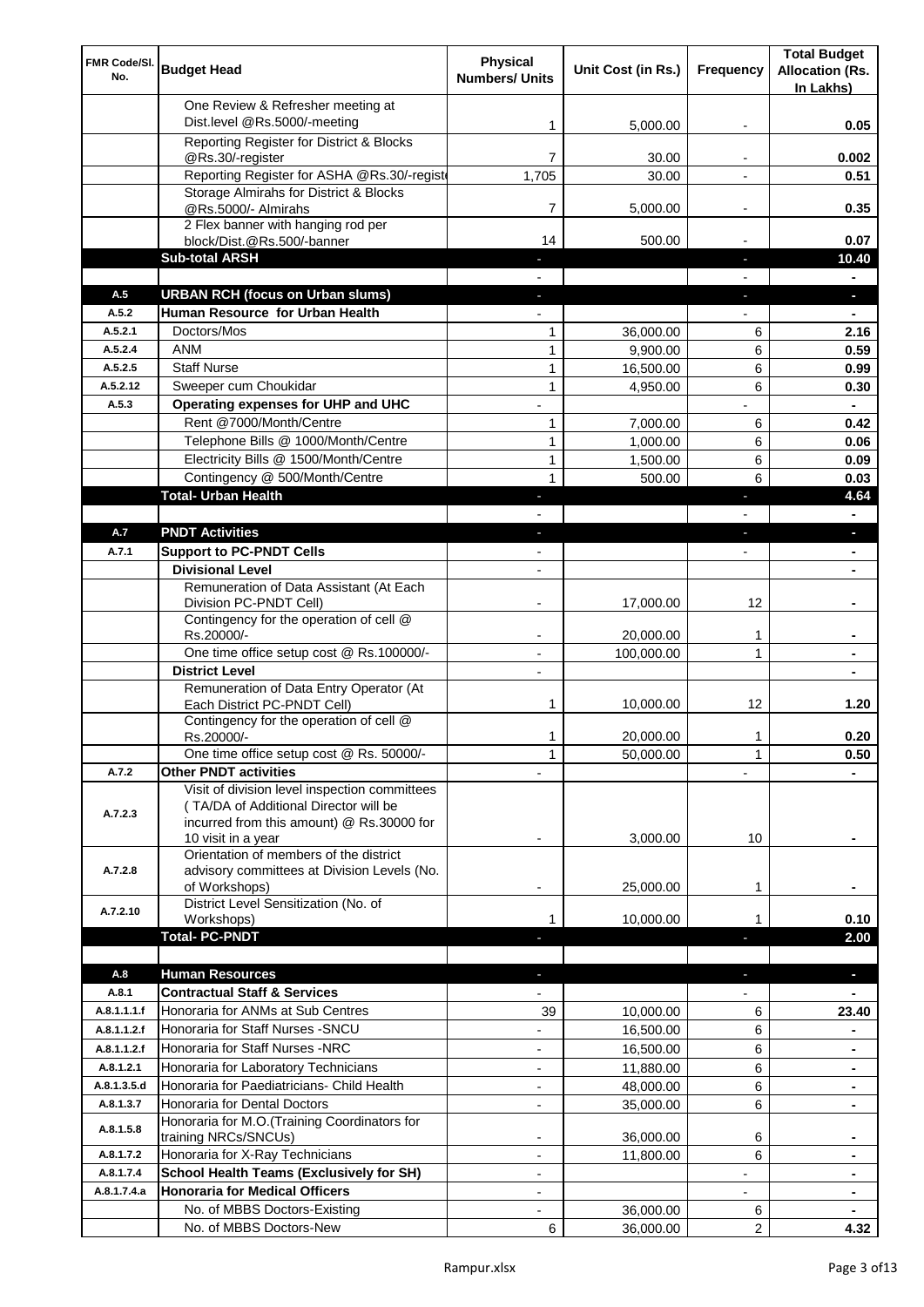| FMR Code/SI. |                                                  | <b>Physical</b>          |                    |                          | <b>Total Budget</b>    |
|--------------|--------------------------------------------------|--------------------------|--------------------|--------------------------|------------------------|
| No.          | <b>Budget Head</b>                               | <b>Numbers/ Units</b>    | Unit Cost (in Rs.) | Frequency                | <b>Allocation (Rs.</b> |
|              |                                                  |                          |                    |                          | In Lakhs)              |
|              | No. of BDS Doctors-Existing                      | $\overline{\phantom{a}}$ | 35,000.00          | 6                        | $\blacksquare$         |
|              | No. of AYUSH Doctors-Existing                    | $\overline{\phantom{a}}$ | 24,000.00          | 6                        | $\blacksquare$         |
|              | No. of AYUSH Doctors-New                         | 12                       | 24,000.00          | 2                        | 5.76                   |
| A.8.1.7.4.b  | <b>Honoraria for Physiotherapists</b>            | $\overline{\phantom{a}}$ | 11,880.00          | 6                        | $\blacksquare$         |
| A.8.1.7.4.c  | <b>Honoraria for Dental Hygienists</b>           | $\overline{\phantom{a}}$ | 11,880.00          | 6                        | ۰                      |
| A.8.1.7.4.d  | <b>Honoraria for Ophthalmic Assistants</b>       | $\overline{\phantom{a}}$ | 11,880.00          | 6                        |                        |
| A.8.1.7.4.e  | Honoraria for Staff Nurses/GNMs-Existing         | $\blacksquare$           | 16,500.00          | 6                        |                        |
|              | Honoraria for Staff Nurses/GNMs-New              | 4                        | 16,500.00          | $\overline{c}$           | 1.32                   |
|              | Honoraria for ANMs-Existing                      |                          | 10,000.00          | 6                        |                        |
| A.8.1.7.4.g  | Honoraria for ANMs-New                           | 8                        | 10,000.00          | 2                        | 1.60                   |
|              | Honoraria for FP Counsellors(@ Rs.9300/-         |                          |                    |                          |                        |
| A.8.1.7.5.1  | (Rs.9000/-Honoraria and 300/-for                 |                          |                    |                          |                        |
|              | communication support)                           | 3                        | 9,300.00           | 6                        | 1.67                   |
| A.8.1.7.5.2  | <b>Honoraria for ARSH Counsellors</b>            |                          | 12,000.00          | 6                        | ۰                      |
| A.8.1.7.5.4  | <b>Honoraria for Nutritionist-NRC</b>            |                          | 15,000.00          | 6                        | ۰                      |
|              | Honoraria for Staff under Routine                |                          |                    |                          |                        |
|              | Immunization                                     |                          |                    |                          |                        |
|              | Refrigerator Mechanics-District Level            |                          | 16,500.00          | 6                        |                        |
| A.8.1.7.7    | Cold Chain Handlers-District Level               | 1                        | 9,900.00           | 6                        | 0.59                   |
|              | Vaccine Store Keepers-Division Level             |                          | 22,000.00          | 6                        | ۰                      |
|              | Refrigerator Mechanics-Division Level            | $\overline{\phantom{a}}$ | 16,500.00          | 6                        | ۰                      |
|              | Vaccine Van Drivers-Division Level               | $\overline{\phantom{a}}$ | 16,500.00          | 6                        | $\blacksquare$         |
|              | Cold Chain Handlers-Division Level               | $\blacksquare$           | 9,900.00           | 6                        | $\blacksquare$         |
| A.8.1.9      | <b>Honoraria for Data Entry Operators</b>        | $\mathbf{1}$             | 8,800.00           | 6                        | 0.53                   |
| A.8.1.11.f   | <b>Honoraria for Caretakers-NRC</b>              | $\overline{a}$           | 4,000.00           | 6                        | ۰                      |
| A.8.1.11.f   | <b>Honoraria for Cooks-NRC</b>                   |                          | 5,000.00           | 6                        |                        |
|              | TOTAL - HUMAN RESOURCE                           |                          |                    |                          | 39.20                  |
|              |                                                  |                          |                    |                          |                        |
| A.9          | <b>TRAINING</b>                                  | ٠                        |                    | ٠                        | ٠                      |
|              |                                                  |                          |                    |                          |                        |
| A.9.3        | <b>Maternal Health Training</b>                  | ٠                        |                    | ×,                       | ٠                      |
| A.9.3.1      | <b>Skilled Attendance at Birth / SBA</b>         |                          |                    |                          | $\blacksquare$         |
| A.9.3.1.1    | Setting up of SBA Training Centres               | 1                        | 25,000.00          | $\blacksquare$           | 0.25                   |
|              | <b>Training of Staff Nurses in SBA</b>           | $\overline{\phantom{a}}$ |                    | $\blacksquare$           |                        |
| A.9.3.1.4    | Total Batches to be conducted (4 Per             |                          |                    |                          |                        |
|              | Batch) @ Rs.103300/ Batch                        | 5                        | 103,300.00         |                          | 5.17                   |
| A.9.3.4      | <b>Safe Abortion Services Training</b>           |                          |                    |                          | ۰                      |
|              | Training of Medical Officers in safe             |                          |                    |                          |                        |
| A.9.3.4.2    | abortion                                         |                          |                    |                          |                        |
|              | Total Batches to be conducted @ Rs.52000         |                          |                    |                          |                        |
|              | /batch                                           |                          | 52,000.00          |                          |                        |
| A.9.3.5      | RTI / STI Training                               |                          |                    | $\blacksquare$           |                        |
|              | <b>Training of Medical Officers in RTI/STI</b>   |                          |                    |                          |                        |
| A.9.3.5.3    | Total Batches to be conducted @ Rs.72600         |                          |                    |                          |                        |
|              | /batch                                           | 1                        | 72,600.00          |                          | 0.73                   |
|              | Sub Total - Maternal Health Training             |                          |                    |                          | 6.14                   |
|              |                                                  |                          |                    |                          |                        |
| A.9.5        | <b>Child Health Training</b>                     |                          |                    |                          |                        |
| A.9.5.2.2    | <b>F-IMNCI Training for Medical Officers</b>     |                          |                    |                          |                        |
|              | <b>Total Training Load</b>                       |                          |                    |                          |                        |
|              | <b>Batch Size/Participants</b>                   | 16                       |                    |                          |                        |
|              | No. of Batches                                   |                          | 212,900.00         | $\blacksquare$           |                        |
|              | Total Batches to be observed(25% of              |                          |                    |                          |                        |
|              | organized batches)                               | $\blacksquare$           | 7,500.00           |                          | ٠                      |
| A.9.5.2.3    | <b>F-IMNCI Training for Staff Nurses</b>         | $\overline{\phantom{a}}$ |                    | $\overline{\phantom{a}}$ | ٠                      |
|              | <b>Total Training Load</b>                       | $\overline{\phantom{a}}$ |                    |                          |                        |
|              | <b>Batch Size/Participants</b>                   | -                        |                    |                          |                        |
|              | No. of Batches                                   | $\overline{\phantom{a}}$ | 206,900.00         |                          |                        |
|              | Total Batches to be observed(25% of              |                          |                    |                          |                        |
|              | organized batches)                               |                          | 7,500.00           |                          |                        |
| A.9.5.5.2.a  | <b>IMNCI Plus(CCSP)-10 Days TOT for</b>          |                          |                    |                          |                        |
|              | <b>Physicians</b>                                |                          |                    | $\blacksquare$           |                        |
|              | <b>Total Training Load</b>                       |                          |                    |                          |                        |
|              |                                                  |                          |                    |                          |                        |
|              | <b>Batch Size/Participants</b><br>No. of Batches | 24                       | 576,300.00         |                          |                        |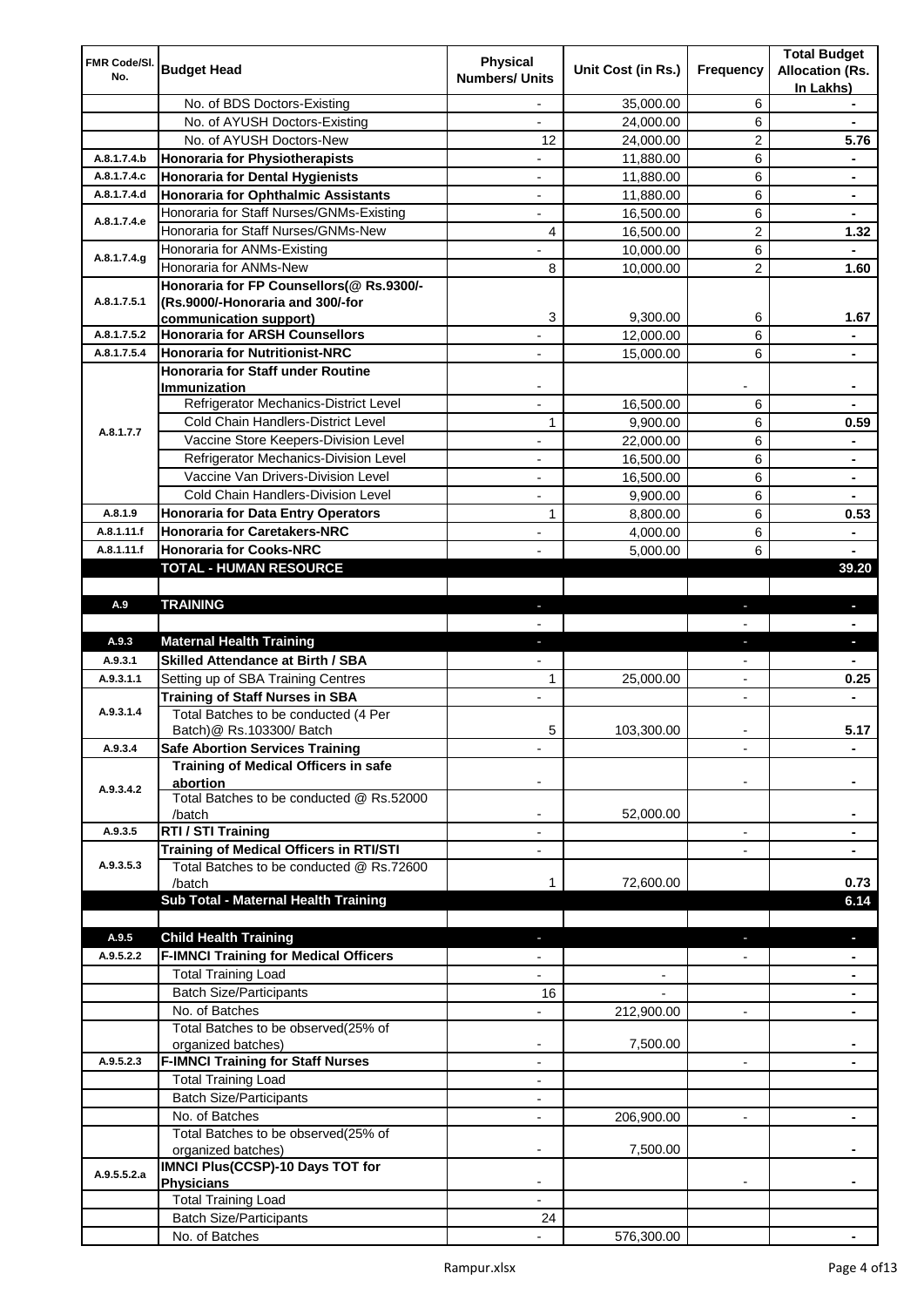| <b>FMR Code/SI.</b><br>No. | <b>Budget Head</b>                                                             | Physical<br><b>Numbers/ Units</b> | Unit Cost (in Rs.) | Frequency                | <b>Total Budget</b><br><b>Allocation (Rs.</b><br>In Lakhs) |
|----------------------------|--------------------------------------------------------------------------------|-----------------------------------|--------------------|--------------------------|------------------------------------------------------------|
|                            | Total Batches to be observed(25% of                                            |                                   |                    |                          |                                                            |
|                            | organized batches)<br>Sub Total- Child Health Training                         |                                   | 11,000.00          |                          |                                                            |
|                            |                                                                                |                                   |                    |                          |                                                            |
| A.9.7                      | Adolescent Reproductive and Sexual Health/<br><b>ARSH Training</b>             |                                   |                    |                          |                                                            |
|                            | <b>ARSH training for ANMs/LHVs</b>                                             |                                   |                    |                          |                                                            |
| A.9.7.4                    | Total Batches to be conducted@ Rs.71000/<br><b>Batch</b>                       | 3                                 | 71,000.00          |                          | 2.13                                                       |
|                            | <b>Sub Total- ARSH Training</b>                                                |                                   |                    |                          | 2.13                                                       |
|                            |                                                                                |                                   |                    |                          |                                                            |
| A.9.8.4.2                  | <b>Clinical Establishment Act</b>                                              | 1                                 | 798,000.00         |                          | 7.98                                                       |
|                            |                                                                                |                                   |                    |                          |                                                            |
|                            | <b>TOTAL - Training</b>                                                        |                                   |                    |                          | 16.25                                                      |
|                            |                                                                                |                                   |                    |                          |                                                            |
| A.10                       | <b>PROGRAMME MANAGEMENT</b>                                                    |                                   |                    |                          |                                                            |
| A.10.2                     | District Programme Management Support                                          |                                   |                    |                          |                                                            |
|                            | Unit<br><b>Contractual Staffs for DPMSU</b>                                    |                                   |                    |                          |                                                            |
| A.10.2.1                   | Honoraria for District Programme Manager                                       | 1                                 | 32,700.00          | 6                        | 1.96                                                       |
| A.10.2.2                   | Honoraria for District Accounts Manager                                        | 1                                 | 26,650.00          | 6                        | 1.60                                                       |
|                            | Honoraria for District Data Manager(District                                   |                                   |                    |                          |                                                            |
| A.10.2.3                   | Data cum Account Assistant)                                                    | 1                                 | 18,150.00          | 6                        | 1.09                                                       |
| A.10.2.7                   | Honoraria for Office Assistant                                                 | 1                                 | 7,000.00           | 6                        | 0.42                                                       |
| A.10.2.8.1                 | Operational Expenses for DPMU unit                                             | 1                                 | 75,000.00          | 6                        | 4.50                                                       |
| A.10.2.8.2                 | Honoraria for District Community Process<br>Manager                            | 1                                 | 26,650.00          | 6                        | 1.60                                                       |
|                            | <b>Sub Total - DPMU</b>                                                        |                                   |                    |                          | 11.17                                                      |
|                            |                                                                                |                                   |                    |                          |                                                            |
| A.10.3                     | <b>Block Programme Management Unit (BPMU)</b>                                  | $\blacksquare$                    |                    | $\overline{\phantom{a}}$ | $\blacksquare$                                             |
| A.10.3.1                   | Honoraria for Block Programme Managers                                         | 6                                 | 20,000.00          | 6                        | 7.20                                                       |
| A.10.3.2                   | Honoraria for Block Accounts Managers                                          | 6                                 | 10,000.00          | 6                        | 3.60                                                       |
|                            | <b>Sub Total - DPMU</b>                                                        | J,                                |                    | J,                       | 10.80                                                      |
|                            |                                                                                |                                   |                    |                          |                                                            |
| A.10.6                     | <b>Concurrent Audit System</b>                                                 | $\blacksquare$                    |                    | $\blacksquare$           | ۰                                                          |
|                            | Budget For Block Units(Rs.1500 per<br>Block/Quarter)                           | o                                 | 1,500.00           | 4                        | 0.36                                                       |
|                            | Budget For District (District HO Rs.                                           |                                   |                    |                          |                                                            |
|                            | 4500/Month)                                                                    | 1                                 | 4,500.00           | 12                       | 0.54                                                       |
|                            | <b>Sub Total - Concurrent Audit</b>                                            |                                   |                    |                          | 0.90                                                       |
| A.10.7                     | <b>Mobility Support, Field Visits</b>                                          | $\overline{\phantom{a}}$          |                    | $\overline{\phantom{a}}$ | ۰                                                          |
| A.10.7.2                   | Mobility Support-DPMU/District (2 Vehicles                                     |                                   |                    |                          |                                                            |
|                            | per District per month)<br>Mobility Support-BPMU/Block (1 Vehicle per          | 2                                 | 25,000.00          | 12                       | 6.00                                                       |
| A.10.7.3                   | District per Month)                                                            | 6                                 | 25,000.00          | 12                       | 18.00                                                      |
| A.10.7.4.1                 | Mobility Support for Div.PMU Division & AD<br>Offices( 1 vehicle per Division) |                                   | 25,000.00          | 12                       |                                                            |
|                            | Sub Total - Mobility Support, Field Visits                                     |                                   |                    |                          | 24.00                                                      |
|                            |                                                                                |                                   |                    |                          |                                                            |
|                            | <b>TOTAL - Programme Management</b>                                            |                                   |                    | r.                       | 46.87                                                      |
|                            |                                                                                |                                   |                    |                          |                                                            |
|                            | <b>GRAND TOTAL- RCH FLEXIPOOL</b>                                              |                                   |                    | J,                       | 790.00                                                     |
|                            |                                                                                |                                   |                    | $\blacksquare$           |                                                            |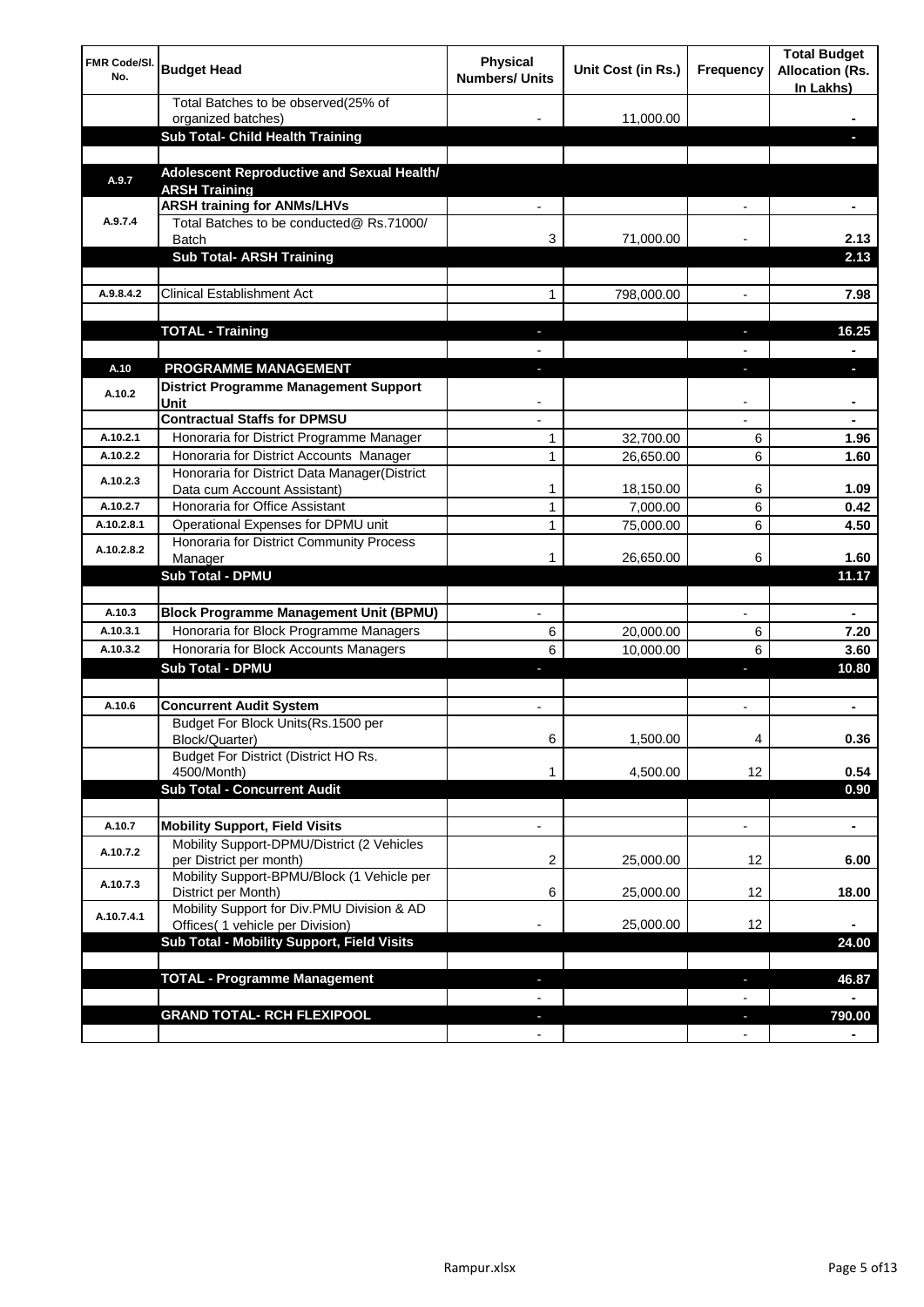| FMR Code/SI.<br>No. | <b>Budget Head</b>                                                                                                          | <b>Physical</b><br><b>Numbers/ Units</b> | Unit Cost (in Rs.) | Frequency                | <b>Total Budget</b><br><b>Allocation (Rs.</b><br>In Lakhs) |
|---------------------|-----------------------------------------------------------------------------------------------------------------------------|------------------------------------------|--------------------|--------------------------|------------------------------------------------------------|
| в                   | <b>MISSION FLEXIPOOL</b>                                                                                                    | н                                        |                    | ٠                        |                                                            |
| <b>B1</b>           | <b>ASHA</b>                                                                                                                 |                                          |                    |                          |                                                            |
| B1.1.1.4.2          | ASHA State Trainers - TOT (Module VI&VII)-                                                                                  |                                          |                    |                          |                                                            |
| B1.1.3.3            | National Level-Cost of TA/DA<br><b>Incentive for FP</b>                                                                     |                                          | 15,000.00          |                          |                                                            |
|                     | Incentive for ASHA @ Rs. 1000 if a couple                                                                                   |                                          |                    |                          |                                                            |
| B1.1.3.3.1          | adopts permanent methods after 02<br>children(Assumed that 15.56 % clients                                                  |                                          |                    |                          |                                                            |
|                     | adopts permanent methods after 02                                                                                           |                                          |                    |                          |                                                            |
|                     | children).                                                                                                                  | 435                                      | 1,000.00           |                          | 4.35                                                       |
| B1.1.3.5            | <b>Other incentive</b>                                                                                                      |                                          |                    |                          |                                                            |
| B1.1.3.5.1          | On taking Complicated On pregnancy cases<br>or New born cases to the health facility<br>@Rs.150/- case (up to 3 cases/year) |                                          |                    |                          |                                                            |
|                     |                                                                                                                             | 1,705                                    | 150.00             | 3                        | 7.67                                                       |
| B1.1.3.5.3          | Birth & Death Registration (For 30 birth & 9<br>deaths/ASHA) - Amount Approved 90% Only                                     | 1,705                                    | 180.00             |                          | 2.76                                                       |
|                     | TA/DA for attending Monthly Meetings                                                                                        |                                          |                    |                          |                                                            |
| B1.1.3.5.5          | @Rs.100/Meeting - Amount Approved 90%                                                                                       |                                          |                    |                          |                                                            |
|                     | Only<br>Maternal Death Audit Information                                                                                    | 1,705                                    | 100.00             | 12                       | 18.41                                                      |
| B1.1.3.5.6          | (@Rs.200/Case)-Amount Approved 50%                                                                                          |                                          |                    |                          |                                                            |
|                     | Only                                                                                                                        | 202                                      | 200.00             |                          | 0.20                                                       |
|                     | Incentives to ASHA Sangini(@Rs.150 for                                                                                      |                                          |                    |                          |                                                            |
| B1.1.3.5.12         | one field visit and 20 visits per month)                                                                                    |                                          | 3,000.00           | 10                       |                                                            |
| B1.1.3.6            | <b>Other Activities</b>                                                                                                     |                                          |                    |                          |                                                            |
| B1.1.3.6.1          | ASHA Divas/Annual ASHA Samellan-                                                                                            |                                          |                    |                          |                                                            |
|                     | (Amount Approved 70% Only)<br><b>ASHA Payment Voucher</b>                                                                   | 1,705                                    | 250.00             |                          | 2.98                                                       |
| B1.1.3.6.3          | <b>ASHA Master Payment Register</b>                                                                                         | 1,705<br>6                               | 25.00              |                          | 0.43                                                       |
|                     | <b>ASHA Sangini Format</b>                                                                                                  | 77                                       | 150.00<br>50.00    |                          | 0.01<br>0.04                                               |
| B1.1.4              | Awards to ASHA's/Link workers                                                                                               | 6                                        | 5,000.00           | $\overline{a}$           | 0.30                                                       |
|                     | <b>ASHA Resource Centre/ASHA Mentoring</b>                                                                                  |                                          |                    |                          |                                                            |
| B1.1.5              | Group                                                                                                                       | $\overline{\phantom{a}}$                 |                    | $\overline{\phantom{a}}$ | $\blacksquare$                                             |
| B1.1.5.4            | Mobility Costs ASHA Mentoring Group for<br>district*4 meetings@Rs.2500/meeting                                              | 4                                        | 2,500.00           |                          | 0.10                                                       |
|                     | <b>Sub Total - ASHA</b>                                                                                                     |                                          |                    |                          | 37.26                                                      |
|                     |                                                                                                                             |                                          |                    |                          |                                                            |
| <b>B2</b>           | <b>Untied Funds</b>                                                                                                         |                                          |                    |                          |                                                            |
| B <sub>2.1</sub>    | No. of CHCs/SDH and Amount Approved 71%<br>Only                                                                             | 8                                        | 50,000.00          | 1                        | 2.84                                                       |
| <b>B2.2</b>         | No. of PHCs and Amount Approved 93% Only                                                                                    | 26                                       | 25,000.00          | 1                        | 6.05                                                       |
| <b>B2.3</b>         | No. of Sub Centres and Amount Approved                                                                                      |                                          |                    |                          |                                                            |
|                     | 46% Only<br>No. of VHNSCs and Amount Approved 36%                                                                           | 204                                      | 10,000.00          | 1                        | 9.38                                                       |
| B <sub>2.4</sub>    | Only                                                                                                                        | 580                                      | 10,000.00          | 1                        | 20.88                                                      |
|                     | <b>Sub Total - Untied Funds</b>                                                                                             |                                          |                    |                          | 39.15                                                      |
|                     |                                                                                                                             |                                          |                    |                          |                                                            |
| <b>B.3</b>          | <b>Annual Maintenance Grants</b>                                                                                            | ÷.                                       |                    |                          | o.                                                         |
| <b>B3.1</b>         | No. of CHCs and Amount Approved 70% Only                                                                                    | 8                                        | 100,000.00         | 1                        | 5.60                                                       |
| <b>B3.2</b>         | No. of PHCs and Amount Approved 69% Only                                                                                    | 22                                       | 50,000.00          | 1                        | 7.59                                                       |
| <b>B3.3</b>         | No. of Sub Centres and Amount Approved                                                                                      |                                          |                    |                          |                                                            |
|                     | 49% Only                                                                                                                    | 193                                      | 10,000.00          | 1                        | 9.46                                                       |
|                     | Sub Total - AMG                                                                                                             |                                          |                    |                          | 22.65                                                      |
|                     |                                                                                                                             |                                          |                    |                          |                                                            |
| B.6                 | <b>Corpus Grants to HMS/RKS</b>                                                                                             | ٠                                        |                    | ٠                        | ٠                                                          |
| B6.1                | District Hospitals (DH+DWH)                                                                                                 | 2                                        |                    |                          |                                                            |
|                     | Amount Approved for District Hospitals                                                                                      |                                          |                    |                          | 5.48                                                       |
| B6.2                | No. of CHCs and Amount Approved 90% Only                                                                                    | 8                                        | 100,000.00         | 1                        | 7.20                                                       |
| B6.3                | No. of PHCs and Amount Approved 90% Only                                                                                    | 26                                       | 50,000.00          | 1                        | 11.70                                                      |
|                     | Sub Total - HMS/RKS                                                                                                         |                                          |                    |                          | 24.38                                                      |
|                     |                                                                                                                             |                                          |                    |                          |                                                            |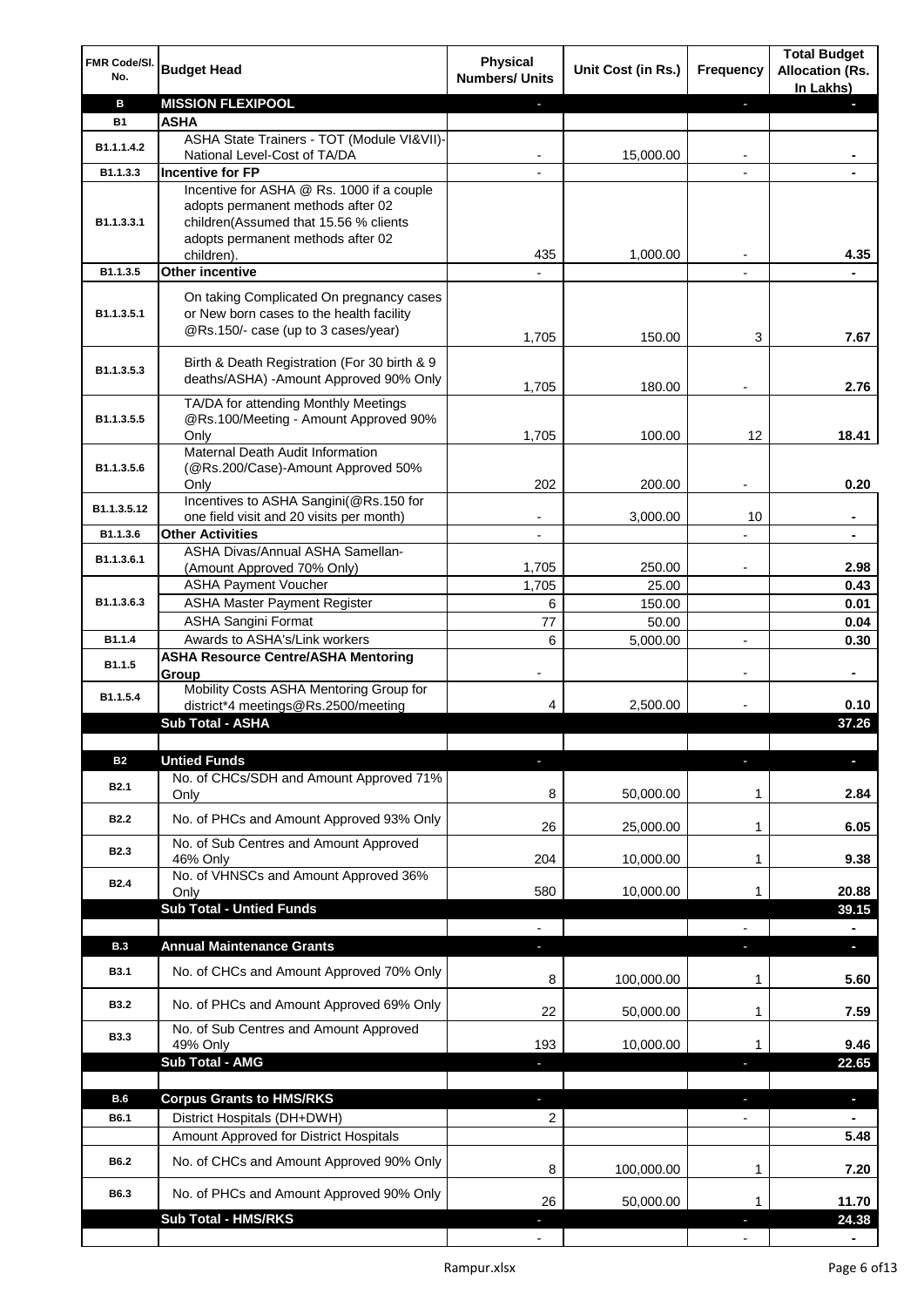| FMR Code/SI.<br>No.   | <b>Budget Head</b>                                                                                         | <b>Physical</b><br><b>Numbers/ Units</b> | Unit Cost (in Rs.) | Frequency                | <b>Total Budget</b><br><b>Allocation (Rs.</b><br>In Lakhs) |
|-----------------------|------------------------------------------------------------------------------------------------------------|------------------------------------------|--------------------|--------------------------|------------------------------------------------------------|
| <b>B9</b>             | <b>Mainstreaming of AYUSH</b>                                                                              | ٠                                        |                    | ٠                        |                                                            |
| B.9.1                 | <b>Medical Officers (Only AYUSH)</b>                                                                       | $\overline{\phantom{a}}$                 |                    | $\overline{\phantom{a}}$ |                                                            |
| B.9.1.1               | <b>Contractual Medical Officers</b>                                                                        | 21                                       | 24,000.00          | 6                        | 30.24                                                      |
| B.9.2                 | <b>AYUSH Pharmacists</b>                                                                                   | 8                                        | 9,000.00           | 6                        | 4.32                                                       |
|                       | <b>Sub Total (AYUSH)</b>                                                                                   | $\blacksquare$                           |                    | п                        | 34.56                                                      |
|                       |                                                                                                            |                                          |                    |                          |                                                            |
| <b>B10</b>            | <b>IEC-BCC Activities</b>                                                                                  | $\blacksquare$                           |                    | T                        | D.                                                         |
|                       | Implementation of BCC/IEC Activities at                                                                    |                                          |                    |                          |                                                            |
| <b>B.10.2</b>         | district level                                                                                             |                                          |                    |                          | 3.00                                                       |
| B.10.5.2              | Printing of WIFS Cards, Referral Slips, etc                                                                |                                          |                    | -                        | $\blacksquare$                                             |
|                       | WIFS Cards for School Children(No. of Cards)                                                               | 10,453                                   | 4.00               |                          | 0.42                                                       |
|                       | Sub Total (IEC/BCC)                                                                                        |                                          |                    |                          | 3.42                                                       |
| <b>B15</b>            | <b>Planning, Implementation and Monitoring</b>                                                             |                                          |                    |                          |                                                            |
| B15.2                 | <b>Quality Assurance</b>                                                                                   |                                          |                    |                          |                                                            |
| B15.2.2               | <b>Quality Assurance Committees</b>                                                                        |                                          |                    |                          |                                                            |
|                       | <b>Division Level</b>                                                                                      |                                          |                    |                          |                                                            |
|                       |                                                                                                            |                                          |                    |                          |                                                            |
|                       | One time establishment @ Rs. 1.00 Lakh/<br>Division (Amount Approved 50% Only)                             |                                          |                    |                          |                                                            |
|                       |                                                                                                            |                                          | 100,000.00         | 1                        |                                                            |
|                       | Operational Expenses @Rs. 5000/month/<br>division (Amount Approved 50% Only)                               |                                          | 5,000.00           | 12                       |                                                            |
|                       | <b>District Level</b>                                                                                      |                                          |                    |                          |                                                            |
|                       |                                                                                                            |                                          |                    |                          |                                                            |
|                       | One time establishment @ Rs. 1.00 Lakh/<br>District (Amount Approved 50% Only)                             | 1                                        | 100,000.00         | 1                        | 0.50                                                       |
|                       |                                                                                                            |                                          |                    |                          |                                                            |
|                       | Operational Expenses @Rs. 5000/ Month/<br>District (Amount Approved 50% Only)                              | 1                                        | 5,000.00           | $12 \overline{ }$        | 0.30                                                       |
| B15.2.4               | <b>Review meetings</b>                                                                                     |                                          |                    |                          |                                                            |
| B15.2.4.2             | <b>Division Level</b>                                                                                      |                                          |                    | ٠                        |                                                            |
|                       | Review meetings @ Rs 10000/- per meeting<br>for 4 meeting per division (Amount Approved                    |                                          |                    |                          |                                                            |
|                       | 50% Only)                                                                                                  |                                          | 10,000.00          | 4                        |                                                            |
|                       | <b>District Level</b>                                                                                      |                                          |                    |                          |                                                            |
|                       | Review meetings @ Rs 10000/- per meeting                                                                   |                                          |                    |                          |                                                            |
|                       | for 4 meeting per District (Amount Approved                                                                |                                          |                    |                          |                                                            |
| B15.2.5               | 50% Only)<br><b>Other Block Level Activities</b>                                                           | 1                                        | 10,000.00          | 4                        | 0.20                                                       |
|                       | Block QA visioning meeting (Orienting                                                                      |                                          |                    |                          |                                                            |
| B15.2.5.1             | Block Officials on Facility Solutions Levels-<br>Amount Approved 50% Only)                                 | 1                                        | 35,000.00          | 1                        | 0.18                                                       |
|                       | Quality Management System (QMS) training                                                                   |                                          |                    |                          |                                                            |
| B <sub>15.2.5.2</sub> | workshop -(Amount Approved 50% Only)                                                                       | 1                                        | 100,000.00         | 1                        | 0.50                                                       |
|                       | <b>Sub Total - Quality Assurance</b>                                                                       |                                          |                    |                          | 1.68                                                       |
|                       |                                                                                                            |                                          |                    | $\overline{a}$           | $\blacksquare$                                             |
| B15.3                 | <b>Monitoring and Evaluation</b>                                                                           |                                          |                    |                          |                                                            |
| B15.3.1.6.3           | Honoraria of Data Entry Operators for MCTS                                                                 | 6                                        | 11,000.00          | 6                        | 3.96                                                       |
| B15.3.2               | <b>Computerization HMIS and E-governance</b>                                                               |                                          |                    | $\overline{a}$           | $\blacksquare$                                             |
|                       | HMIS Operational Cost (excluding HR & Trainings)-                                                          |                                          |                    |                          |                                                            |
|                       | Expenses for Internet @1500/month/<br>computer for 951 Nos                                                 | 8                                        | 1,500.00           | 12                       | 1.44                                                       |
|                       | Expenses for Internet Rs.750/pm/block<br>computer(new) for 820 Nos.                                        | 6                                        | 750.00             | 12                       | 0.54                                                       |
| B15.3.2.1.a           | Expenses for Internet Data Card<br>@Rs.750/pm/Computer (new) for 75 Nos.                                   | 1                                        | 750.00             | 12                       | 0.09                                                       |
|                       | Expenses for Internet Data Card<br>@Rs.750/pm/Computer (new) for 18 Nos.                                   |                                          | 750.00             | 12                       |                                                            |
| B15.3.2.1.d           | Other Office and admin expenses                                                                            |                                          |                    |                          |                                                            |
| B15.3.2.1.d.2         | Maintenance of Computers/AMC/etc -HMIS<br>(Block -PHC/CHC, CH, CMF (M/F) Old<br>@Rs. 4000/unit for 951 no. | 8                                        | 4,000.00           | 1                        | 0.32                                                       |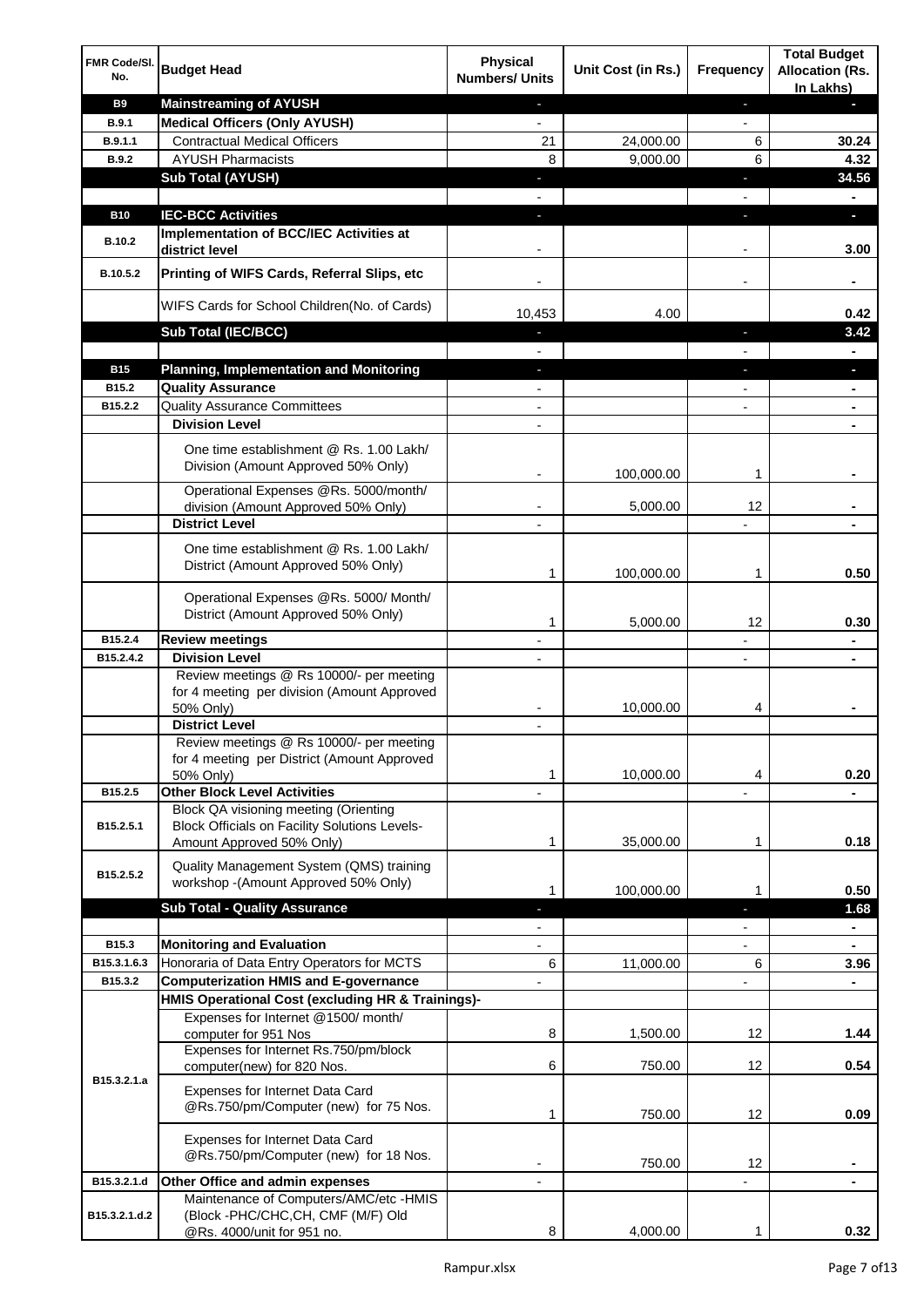| FMR Code/SI.<br>No.   | <b>Budget Head</b>                                                                               | <b>Physical</b><br><b>Numbers/ Units</b> | Unit Cost (in Rs.) | Frequency                | <b>Total Budget</b><br><b>Allocation (Rs.</b><br>In Lakhs) |
|-----------------------|--------------------------------------------------------------------------------------------------|------------------------------------------|--------------------|--------------------------|------------------------------------------------------------|
| B15.3.2.1.d.3         | Purchase of computer consumables/Admin<br>Expenses @ Rs.1000.00 for 951 no.-Six<br><b>Months</b> | 8                                        | 1.000.00           | 6                        | 0.48                                                       |
| B15.3.2.2.a           | MCTS Operational Cost (excluding HR &<br>Trainings)                                              |                                          |                    |                          |                                                            |
|                       | Procurement of                                                                                   |                                          |                    |                          |                                                            |
| B15.3.2.2.b           | computers/Printers/Cartridges, etc. -<br>@50,000.00/Computer Systems for 820 No.                 | 6                                        | 50,000.00          | 1                        | 3.00                                                       |
| B15.3.2.2.d           | Other Office and admin expenses<br>@12,000.00 per year -820 No.(New)                             | 6                                        | 12,000.00          | 1                        | 0.72                                                       |
| B15.3.3               | Other M & E Activities                                                                           |                                          |                    | $\overline{a}$           |                                                            |
| B15.3.3.5             | Review Meetings for MCTS @ Rs<br>4,000/meeting for 12 meetings                                   | 1                                        | 4,000.00           | 12                       | 0.48                                                       |
|                       | <b>Sub Total - Monitoring and Evaluation</b>                                                     |                                          |                    |                          | 11.03                                                      |
| <b>B.16</b>           | <b>PROCUREMENT</b>                                                                               |                                          |                    |                          | н.                                                         |
| B16.1.1               | <b>Procurement of Equipments: MH</b>                                                             |                                          |                    |                          |                                                            |
| B <sub>16.1.1.2</sub> | MVA/EVA Kits for Safe Abortion services                                                          | 10                                       | 2,500.00           | $\overline{a}$           | 0.25                                                       |
| B16.1.6               | <b>Equipments for ARSH/ School Health</b>                                                        |                                          |                    |                          |                                                            |
| B16.1.6.1             | Equipments for ARSH Clinics (New)                                                                |                                          | 15,000.00          | 1                        |                                                            |
|                       | <b>Sub Total (Procurement of Equipments)</b>                                                     |                                          |                    |                          | 0.25                                                       |
| B.16.2.1              | Drugs & supplies for MH                                                                          | $\blacksquare$                           |                    |                          | $\blacksquare$                                             |
| B.16.2.1.2            | Drugs for Safe Abortion (No. of MMA<br>estimated in year 2013-14)                                | 100                                      | 200.00             |                          | 0.20                                                       |
| B.16.2.4              | <b>Supplies for IMEP</b>                                                                         |                                          |                    |                          |                                                            |
| B.16.2.4.1            | Bio-Medical Waste Management-District<br>level                                                   |                                          |                    |                          | 11.89                                                      |
| B.16.2.4.2            | Bio-Medical Waste Management-CHC level                                                           |                                          |                    |                          | 7.87                                                       |
| B.16.2.4.3            | Cleaning/Washing, House keeping and<br>Laundry Management - District Level                       |                                          |                    |                          | 34.26                                                      |
| B.16.2.4.4            | Cleaning/Washing, House keeping and<br>Laundry Management - CHC/PHC Level                        |                                          |                    |                          | 12.24                                                      |
|                       | <b>ASHA Drug Kits</b>                                                                            |                                          |                    |                          |                                                            |
| B.16.2.5.2            | Drug Kit replenishment for ASHAs @ Rs.<br>300/ASHA                                               | 1,362                                    | 300.00             |                          | 4.09                                                       |
| B.16.2.6              | Drugs & supplies for WIFS                                                                        |                                          |                    |                          |                                                            |
|                       | For Govt. & Govt. aided Schools (Classes VI<br>to XII)                                           |                                          |                    |                          |                                                            |
|                       | <b>Total Beneficiaries</b>                                                                       | 59,387                                   |                    |                          |                                                            |
| B.16.2.6.1            | IFA Tables Required at District (                                                                |                                          |                    |                          |                                                            |
|                       | Beneficiary* 52 Tabs)                                                                            | 3,088,143                                | 0.12               |                          | 3.71                                                       |
| B.16.2.6.2            | Albendazole Tablets Required at District<br>(Beneficiary *2 Tabs)                                | 118,775                                  | 1.00               | $\overline{\phantom{a}}$ | 1.19                                                       |
| B.16.2.7              | Drugs & Supplies under SHP                                                                       |                                          |                    | $\overline{\phantom{0}}$ | ٠                                                          |
|                       | <b>For Aganwadi Centres</b>                                                                      |                                          |                    |                          | ٠                                                          |
|                       | Expected No. of Children at AWCs                                                                 | 67,500                                   |                    |                          | ۰                                                          |
|                       | No. of IFA Bottles (One bottle of 100<br>ml./child)                                              | 67,500                                   | 10.00              |                          | 6.75                                                       |
|                       | Albendazole Tablets (2 tablets per Child)                                                        | 135,000                                  | 1.00               |                          | 1.35                                                       |
|                       | For Primary Schools(For Govt. & Govt.<br>aided Schools Classes I to V)                           |                                          |                    |                          |                                                            |
|                       | Expected No. of Children in Schools                                                              | 106,332                                  |                    |                          |                                                            |
|                       | No. of Tablets Required at District (52<br>Tabs./ Beneficiary)                                   | 5,529,281                                | 0.12               |                          | 6.64                                                       |
|                       | No. of Tablets Required at District (2 Tabs./<br>Beneficiary)                                    | 212,665                                  | 1.00               |                          | 2.13                                                       |
|                       | <b>Medicines for Teams</b>                                                                       |                                          |                    |                          |                                                            |
|                       | No. of Blocks                                                                                    | 6                                        |                    |                          |                                                            |
|                       | First Time Medicines For Teams (2 Teams<br>in Each Block)                                        | 12                                       | 18,000.00          |                          | 2.16                                                       |
|                       | <b>Sub Total (Procurement of Drugs &amp; Supplies)</b>                                           |                                          |                    |                          | 94.46                                                      |
|                       |                                                                                                  |                                          |                    |                          |                                                            |
| <b>B.17</b>           | <b>Drugs Warehouses/Logistics Management</b>                                                     |                                          |                    |                          |                                                            |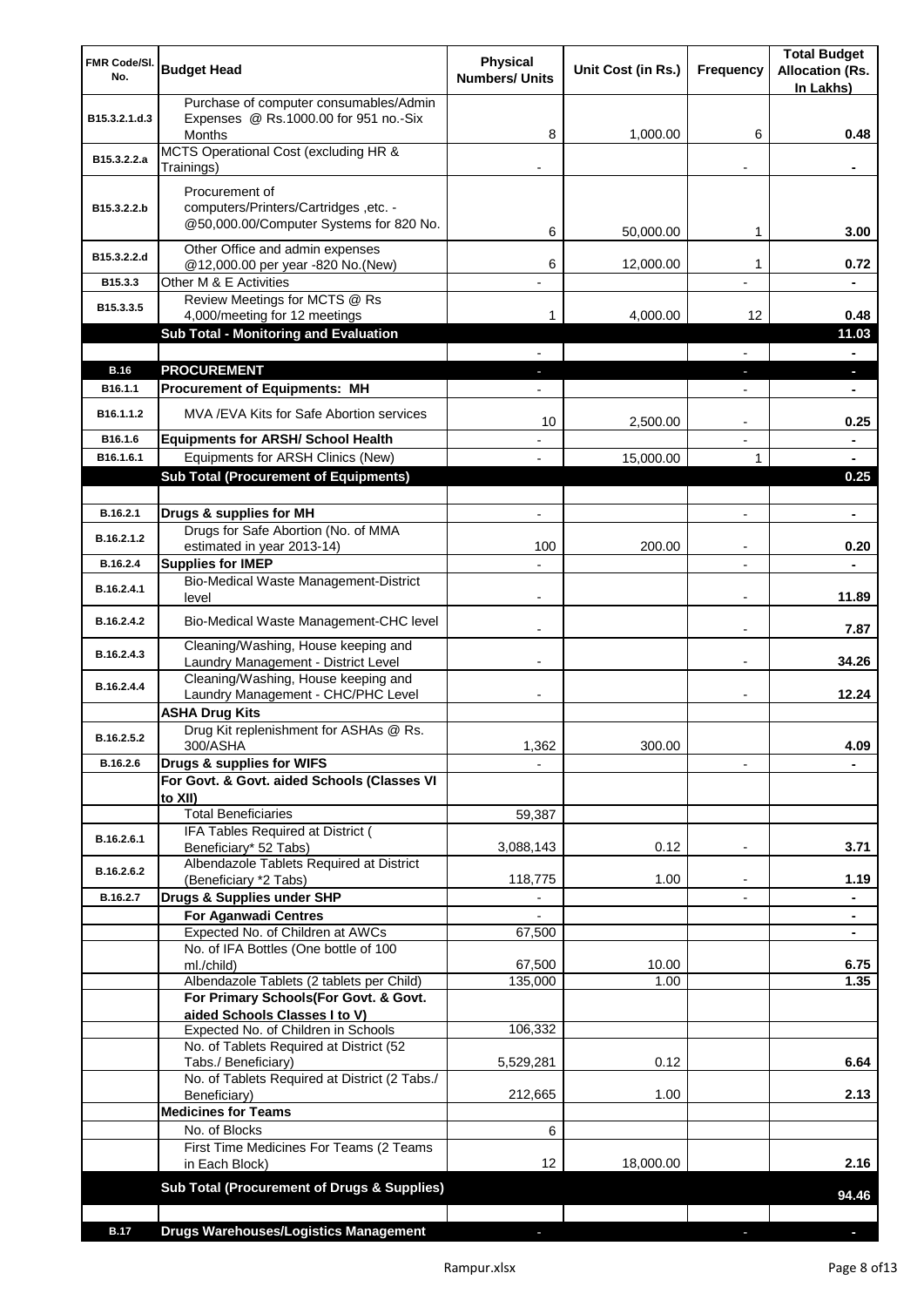| FMR Code/SI.<br>No. | <b>Budget Head</b>                                                                                                                                                                                                                    | Physical<br><b>Numbers/ Units</b> | Unit Cost (in Rs.) | Frequency                | <b>Total Budget</b><br><b>Allocation (Rs.</b><br>In Lakhs) |
|---------------------|---------------------------------------------------------------------------------------------------------------------------------------------------------------------------------------------------------------------------------------|-----------------------------------|--------------------|--------------------------|------------------------------------------------------------|
|                     | Honoraria of Staff at Regional Drug                                                                                                                                                                                                   |                                   |                    |                          |                                                            |
|                     | Warehouse<br>Accountant                                                                                                                                                                                                               |                                   | 10,000.00          | 6                        |                                                            |
|                     | Computer Operator Cum Store Keeper                                                                                                                                                                                                    |                                   | 10,000.00          | 6                        |                                                            |
| <b>B.17.1</b>       | Fork-Lift Operator cum Mechanic                                                                                                                                                                                                       |                                   | 6,500.00           | 6                        |                                                            |
|                     | Fourth class / Loader                                                                                                                                                                                                                 | $\overline{\phantom{0}}$          | 6,500.00           | 6                        |                                                            |
|                     | Generator Operator cum Electrician                                                                                                                                                                                                    |                                   | 5,000.00           | 6                        |                                                            |
|                     | Sweeper                                                                                                                                                                                                                               |                                   | 3,500.00           | 6                        |                                                            |
|                     | <b>Armed Guards</b>                                                                                                                                                                                                                   | ٠                                 | 6,335.00           | 6                        |                                                            |
|                     | <b>General Guards</b>                                                                                                                                                                                                                 | ٠                                 | 5,157.00           | 6                        | $\blacksquare$                                             |
|                     | Gardener                                                                                                                                                                                                                              | $\overline{\phantom{0}}$          | 3,000.00           | 6                        | $\blacksquare$                                             |
|                     | Honoraria of Staff at District Drug<br>Warehouse                                                                                                                                                                                      |                                   |                    |                          |                                                            |
|                     | Computer Operator Cum Store Keeper                                                                                                                                                                                                    | 1                                 | 10,000.00          | 6                        | 0.60                                                       |
| <b>B.17.3</b>       | Generator Operator Cum Mechanic/Electricia                                                                                                                                                                                            | 1                                 | 5,000.00           | 6                        | 0.30                                                       |
|                     | Loader                                                                                                                                                                                                                                | 1                                 | 5,000.00           | 6                        | 0.30                                                       |
|                     | Choukidar                                                                                                                                                                                                                             | 1                                 | 5,000.00           | 6                        | 0.30                                                       |
|                     | Part-time Sweeper                                                                                                                                                                                                                     | $\mathbf{1}$                      | 2,500.00           | 6                        | 0.15                                                       |
| B.17.4.1            | <b>Operational Cost for Regional Drug ware</b><br>House                                                                                                                                                                               |                                   |                    |                          |                                                            |
|                     | <b>Electricity Charges</b>                                                                                                                                                                                                            |                                   |                    |                          |                                                            |
|                     | <b>Telephone Charges</b>                                                                                                                                                                                                              |                                   |                    |                          |                                                            |
|                     | POL & Maintenance of DG Sets                                                                                                                                                                                                          |                                   |                    |                          |                                                            |
|                     | Stationary                                                                                                                                                                                                                            |                                   |                    |                          | $\blacksquare$                                             |
|                     | Contingency                                                                                                                                                                                                                           |                                   |                    |                          |                                                            |
|                     | <b>Sub Total-Drug Ware Houses</b>                                                                                                                                                                                                     |                                   |                    |                          | 1.65                                                       |
|                     |                                                                                                                                                                                                                                       |                                   |                    |                          |                                                            |
|                     | <b>GRAND TOTAL- MISSION FLEXIPOOL</b>                                                                                                                                                                                                 |                                   |                    |                          | 270.48                                                     |
|                     |                                                                                                                                                                                                                                       |                                   |                    |                          |                                                            |
| $\mathbf{c}$        | <b>IMMUNISATION</b>                                                                                                                                                                                                                   |                                   |                    |                          |                                                            |
| C.1                 | RI strengthening project (Review meeting,<br>Mobility support, Outreach services etc)                                                                                                                                                 |                                   |                    |                          |                                                            |
| C.1.a               | Mobility Support for supervision for district<br>level officers @Rs 250000/- Year                                                                                                                                                     | 1                                 | 250,000.00         |                          | 2.50                                                       |
| C.1.b               | Mobility support for supervision at State<br>level                                                                                                                                                                                    |                                   |                    |                          |                                                            |
| C.1.c               | Printing and dissemination of Immunization<br>cards, tally sheets, monitoring forms etc.@<br>Rs 10 /- Beneficiary                                                                                                                     | 74,731                            | 10.00              |                          | 7.47                                                       |
| C.1.d               | Support for Quarterly State level review<br>meetings of district officer                                                                                                                                                              |                                   |                    |                          |                                                            |
| C.1.e               | Quarterly review meetings exclusive for RI<br>at district level with Block Mos, CDPO, and<br>other stake holders (@ Rs 100/- per                                                                                                      |                                   | 100.00             |                          | 0.12                                                       |
|                     | participant(5 participant / block)<br>Quarterly review meetings exclusive for RI                                                                                                                                                      | 120                               |                    |                          |                                                            |
| C.1.f               | at block level @Rs 50/- per person as<br>honorarium/Asha(For travel) & Rs 25 per<br>person at the disposal of MOIC for meeting<br>expenses (Refreshment, stationery and                                                               |                                   |                    |                          |                                                            |
|                     | mis.)<br>Focus on slum & underserved areas in                                                                                                                                                                                         | 7,000                             | 75.00              |                          | 5.25                                                       |
| C.1.g               | urban areas/alternative vaccinator for slums<br>(Hiring of ANM @ 450/-per session for four<br>sessions/month/slum of 10000 population<br>and Rs.300/ month as contingency per slum<br>i.e.Rs.2100/-month/slum of 10000<br>population) | 17                                | 2,100.00           | $\overline{\phantom{a}}$ | 0.36                                                       |
|                     | Mobilization of children through ASHA or                                                                                                                                                                                              |                                   |                    |                          |                                                            |
| C.1.h               | other mobilizers(@Rs 150/-per session)<br>Alternative vaccine delivery in hard to reach                                                                                                                                               | 17,938                            | 150.00             |                          | 26.91                                                      |
| C.1.i               | areas(@Rs 150/-per session)<br>Alternative Vaccine Delivery in other                                                                                                                                                                  | 864                               | 150.00             | $\overline{\phantom{a}}$ | 1.30                                                       |
| C.1.j               | areas(@Rs. 75/- per session)<br>To develop micro plan at sub-centre level(@                                                                                                                                                           | 17,938                            | 75.00              |                          | 13.45                                                      |
| C.1.k               | Rs 100/- per sub centre)                                                                                                                                                                                                              | 211                               | 100.00             |                          | 0.21                                                       |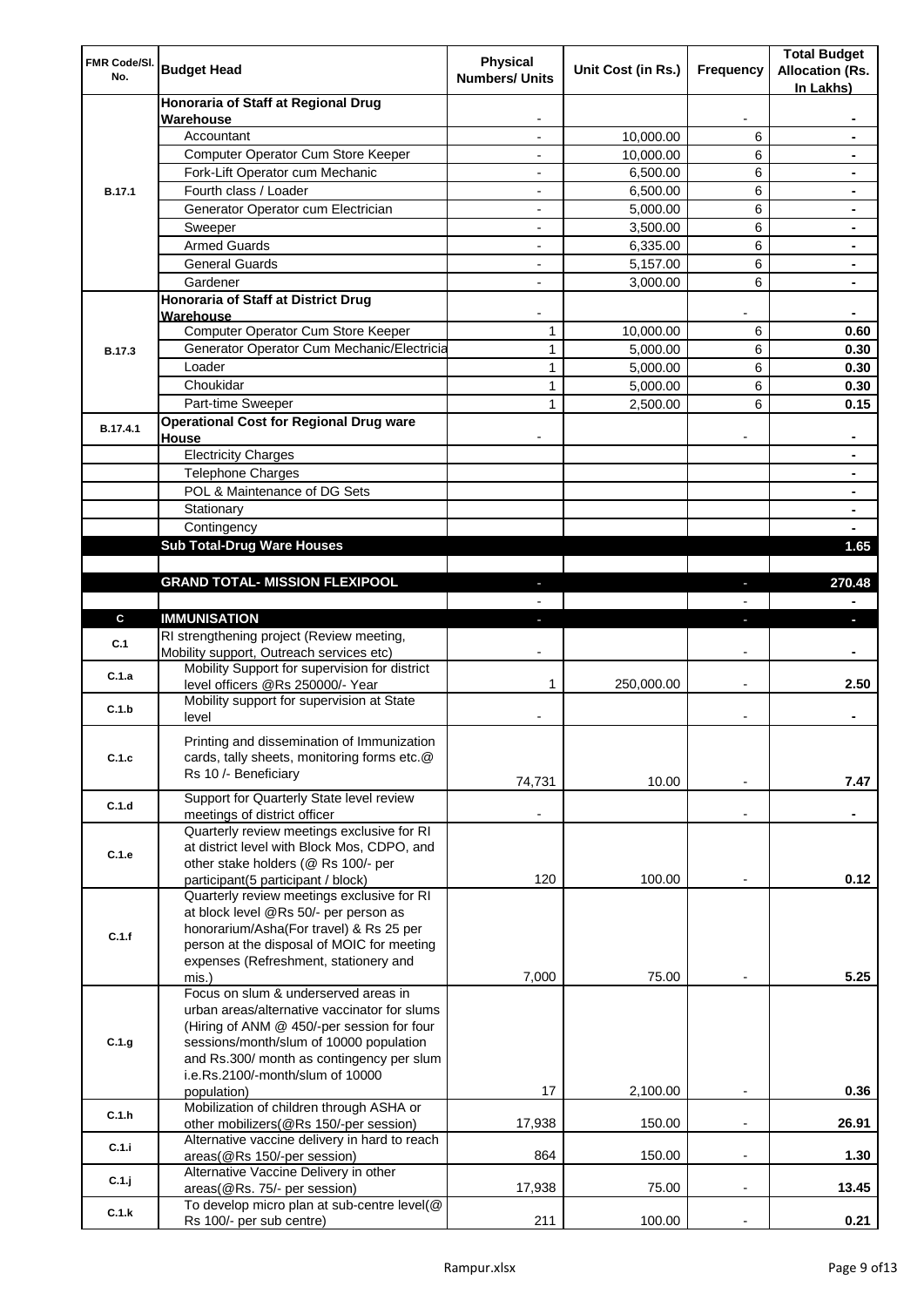| FMR Code/SI.<br>No.                                                               | <b>Budget Head</b>                                                                        | <b>Physical</b><br><b>Numbers/ Units</b> | Unit Cost (in Rs.) | Frequency                | <b>Total Budget</b><br><b>Allocation (Rs.</b> |
|-----------------------------------------------------------------------------------|-------------------------------------------------------------------------------------------|------------------------------------------|--------------------|--------------------------|-----------------------------------------------|
|                                                                                   | For consolidation of micro plans at block                                                 |                                          |                    |                          | In Lakhs)                                     |
|                                                                                   | level (@ Rs 1000/-per block per PHC and                                                   |                                          |                    |                          |                                               |
|                                                                                   | Rs 2000/- per district)                                                                   | 9                                        | 1,000.00           | $\overline{\phantom{a}}$ | 0.09                                          |
|                                                                                   | POL for vaccine delivery from State to                                                    |                                          |                    |                          |                                               |
| C.1.m                                                                             | district and from district to PHC/CHCs(@ Rs                                               |                                          |                    |                          |                                               |
|                                                                                   | 150000/- per district per year)                                                           | 1                                        | 150,000.00         |                          | 1.50                                          |
|                                                                                   | Consumables for computer including                                                        |                                          |                    |                          |                                               |
|                                                                                   | provision for internet access for RIMS (@<br>Rs 400/- per month per district)             | 1                                        | 400.00             | 12                       | 0.05                                          |
|                                                                                   | Red/Black plastic bags etc.(@ Rs 3 per bag                                                |                                          |                    |                          |                                               |
| C.1.o                                                                             | and 2 bags per session)                                                                   | 23,433                                   | 3.00               | $\overline{2}$           | 1.41                                          |
|                                                                                   | Hub Cutter/Bleach/Hypochlorite solution/                                                  |                                          |                    |                          |                                               |
| C.1.p                                                                             | Twin buckets(@ Rs 1200/- per PHC/CHC                                                      |                                          |                    |                          |                                               |
|                                                                                   | per year)                                                                                 | 8                                        | 1,200.00           |                          | 0.10                                          |
| C.1.q                                                                             | Safety Pits(@ Rs 5250/- per pit)                                                          | 4                                        | 5,250.00           | $\blacksquare$           | 0.21                                          |
|                                                                                   | Other Specific requirement                                                                |                                          |                    |                          |                                               |
|                                                                                   | Fund for annual maintenance operation of                                                  |                                          |                    |                          |                                               |
|                                                                                   | WIC/WIF at division level @ Rs.40000/unit                                                 |                                          |                    |                          |                                               |
|                                                                                   | of WIC/WIF                                                                                |                                          | 40,000.00          |                          |                                               |
|                                                                                   | POL for generators and operational<br>expenses at divisional vaccine storage point        |                                          |                    |                          |                                               |
| C.1.r                                                                             | @ Rs 2.00 Lakhs/ year/division vaccine                                                    |                                          |                    |                          |                                               |
|                                                                                   | store points                                                                              |                                          | 200,000.00         |                          |                                               |
|                                                                                   | Electricity bill for WIC/WIF AT state and                                                 |                                          |                    |                          |                                               |
|                                                                                   | divisional level @ Rs 1.50Lakhs/year                                                      |                                          |                    |                          |                                               |
|                                                                                   | /division store points                                                                    |                                          | 150,000.00         |                          |                                               |
|                                                                                   | <b>AEFI Kits</b>                                                                          | 48                                       | 200.00             |                          | 0.10                                          |
| C.2                                                                               | <b>Salary of Contractual Staffs</b>                                                       |                                          |                    |                          |                                               |
| C.2.2                                                                             | Computer Assistants at District level                                                     | 1                                        | 10,000.00          | 6                        | 0.60                                          |
| C.3                                                                               | <b>Training under Immunisation</b>                                                        |                                          |                    |                          |                                               |
|                                                                                   | District level Orientation training including                                             |                                          |                    |                          |                                               |
|                                                                                   | Hep B, Measles, AEFI & JE(wherever                                                        |                                          |                    |                          |                                               |
|                                                                                   | required) for 2 days ANM, Multi Purpose                                                   |                                          |                    |                          |                                               |
|                                                                                   | Health Worker (Male), LHV, Health<br>Assistant (Male/Female), Nurse Midwives,             |                                          |                    |                          |                                               |
|                                                                                   | BEEs & other staff (as per RCH norms) @                                                   |                                          |                    |                          |                                               |
|                                                                                   | Rs 46200/batch                                                                            | 3                                        | 46,200.00          |                          | 1.39                                          |
|                                                                                   | Three day training including Hep B, Measles                                               |                                          |                    |                          |                                               |
|                                                                                   | & JE(wherever required) of Medical Officers                                               |                                          |                    |                          |                                               |
|                                                                                   | of RI using revised MO training module) @                                                 |                                          |                    |                          |                                               |
|                                                                                   | Rs 65600/ batch                                                                           |                                          | 65,600.00          |                          |                                               |
|                                                                                   | Two days cold chain handlers training for<br>block level cold chain handlers by State and |                                          |                    |                          |                                               |
| C.3.4                                                                             | district cold chain officers @ Rs                                                         |                                          |                    |                          |                                               |
|                                                                                   | 26600/batch                                                                               | 1                                        | 26,600.00          |                          | 0.27                                          |
|                                                                                   | One day training of block level data handlers                                             |                                          |                    |                          |                                               |
|                                                                                   | by DIOs and District cold chain officer to                                                |                                          |                    |                          |                                               |
|                                                                                   | train about the reporting formats of                                                      |                                          |                    |                          |                                               |
| C.1.1<br>C.1.n<br>C.3.1<br>C.3.2<br>C.3.5<br>C.3.6<br>C.4<br>C.5<br>D<br>E<br>E.1 | immunization @ Rs 300/ person                                                             | 9                                        | 300.00             |                          | 0.03                                          |
|                                                                                   | Intensified immunization training of front                                                |                                          |                    |                          |                                               |
|                                                                                   | line workers @ Rs 86660/batch<br><b>Cold Chain Maintenance</b>                            | 10                                       | 86,660.00          |                          | 8.67                                          |
|                                                                                   | Cold chain maintenance at PHC/CHC Level                                                   |                                          |                    |                          |                                               |
|                                                                                   | (@Rs. 750/PHC/CHC per year)                                                               | 9                                        | 750.00             |                          | 0.07                                          |
|                                                                                   | Cold chain maintenance at District Level                                                  |                                          |                    |                          |                                               |
|                                                                                   | (@Rs. 15000/year)                                                                         | 1                                        | 15,000.00          |                          | 0.15                                          |
|                                                                                   | Asha Incentives- for full immunization @                                                  |                                          |                    |                          |                                               |
|                                                                                   | RS.100 per child for full immunization in first                                           |                                          |                    |                          |                                               |
|                                                                                   | year and Rs.50 per child for ensuring                                                     |                                          |                    |                          |                                               |
|                                                                                   | complete immunization up to 2nd year of<br>age.(94.22% of the fund)                       | 45,000                                   | 150.00             |                          | 63.60                                         |
|                                                                                   | <b>TOTOAL - ROUTINE IMMUNIZATION</b>                                                      |                                          |                    | J,                       | 135.77                                        |
|                                                                                   |                                                                                           |                                          |                    |                          |                                               |
|                                                                                   | <b>National Disease Control Programmes</b>                                                | ٠                                        |                    |                          | ٠                                             |
|                                                                                   |                                                                                           |                                          |                    |                          |                                               |
|                                                                                   | <b>Integrated Disease Surveillance Project</b>                                            |                                          |                    |                          |                                               |
|                                                                                   | (IDSP)                                                                                    |                                          |                    |                          |                                               |
|                                                                                   | Operational Costs (Rs. 25000/0 per Month)                                                 |                                          |                    |                          |                                               |
|                                                                                   | including 10 Medical Colleges                                                             |                                          |                    |                          | 3.00                                          |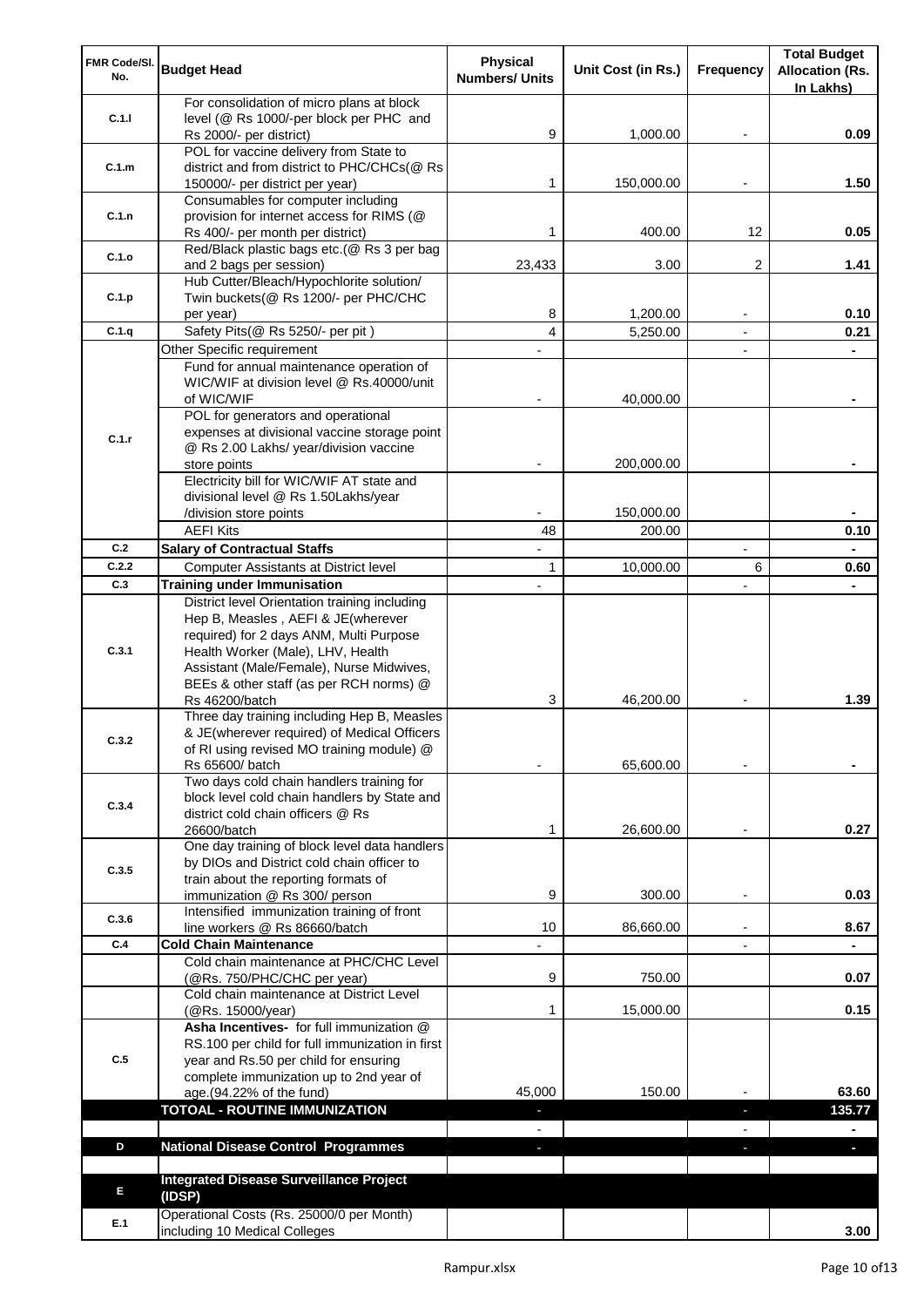| FMR Code/SI.<br>No. | <b>Budget Head</b>                                                                                                                                                                                                                                                    | <b>Physical</b><br><b>Numbers/ Units</b> | Unit Cost (in Rs.) | Frequency | <b>Total Budget</b><br><b>Allocation (Rs.</b><br>In Lakhs) |
|---------------------|-----------------------------------------------------------------------------------------------------------------------------------------------------------------------------------------------------------------------------------------------------------------------|------------------------------------------|--------------------|-----------|------------------------------------------------------------|
| E.2                 | Remuneration for Contractual Human Resource                                                                                                                                                                                                                           |                                          |                    |           |                                                            |
| E.2.1               | Epidemiologist (Rs. 27500-44000)                                                                                                                                                                                                                                      |                                          |                    |           | 3.96                                                       |
| E.2.2               | Microbiologist (Rs. 27500-44000)                                                                                                                                                                                                                                      |                                          |                    |           |                                                            |
| E.3.2               | Data Manager (Rs. 18000 per Mth)                                                                                                                                                                                                                                      |                                          |                    |           | 1.62                                                       |
| E.3.3               | Data Entry Operator (Rs. 11000/mth)                                                                                                                                                                                                                                   |                                          |                    |           | 0.99                                                       |
|                     | Training                                                                                                                                                                                                                                                              |                                          |                    |           |                                                            |
|                     | Medical Officers (3 days) @ Rs 50000 /                                                                                                                                                                                                                                |                                          |                    |           |                                                            |
| E.8                 | Batch, for one batch                                                                                                                                                                                                                                                  |                                          |                    |           | $\blacksquare$                                             |
|                     | Hospital Pharmacists/Nurses Training (1                                                                                                                                                                                                                               |                                          |                    |           |                                                            |
|                     | day) @ Rs.38000 / Batch for 1 batch<br>One Day Training of Medical College Doctors                                                                                                                                                                                    |                                          |                    |           |                                                            |
| E.8                 | Costs on account of Newly Formed Districts                                                                                                                                                                                                                            |                                          |                    |           |                                                            |
|                     | <b>TOTAL-IDSP</b>                                                                                                                                                                                                                                                     |                                          |                    |           | 9.57                                                       |
|                     |                                                                                                                                                                                                                                                                       |                                          |                    |           |                                                            |
|                     | <b>National Vector Borne Disease Control</b>                                                                                                                                                                                                                          |                                          |                    |           |                                                            |
| F                   | Programme (NVBDCP)                                                                                                                                                                                                                                                    |                                          |                    |           |                                                            |
| F.1.1               | <b>Malaria</b>                                                                                                                                                                                                                                                        |                                          |                    |           |                                                            |
| F.1.1.b             | <b>ASHA Incentives</b>                                                                                                                                                                                                                                                |                                          |                    |           | 1.50                                                       |
|                     | Monitoring, Evaluation & Supervision &                                                                                                                                                                                                                                |                                          |                    |           |                                                            |
| F.1.1.d             | Epidemic preparedness including mobility                                                                                                                                                                                                                              |                                          |                    |           | 0.85                                                       |
| F.1.1.e             | IEC/BCC                                                                                                                                                                                                                                                               |                                          |                    |           | 0.42                                                       |
| F.1.1.g             | <b>Training/Capacity Building</b>                                                                                                                                                                                                                                     |                                          |                    |           | 0.25                                                       |
|                     | Sub Total - Malaria                                                                                                                                                                                                                                                   |                                          |                    |           | 3.02                                                       |
| F.1.2               | Dengue & Chikungunya                                                                                                                                                                                                                                                  |                                          |                    |           |                                                            |
| F.1.2.a(iⅈ)         | Strengthening Surveillance for Apex Referral<br>Lab & Sentinel Surveillance Hospital                                                                                                                                                                                  |                                          |                    |           |                                                            |
| F.1.2.c             | Monitoring/Supervision and Rapid Response                                                                                                                                                                                                                             |                                          |                    |           | 0.25                                                       |
| F.1.2.d             | <b>Epidemic Preparedness</b>                                                                                                                                                                                                                                          |                                          |                    |           | 0.10                                                       |
| F.1.2.e             | Case Management                                                                                                                                                                                                                                                       |                                          |                    |           | 0.10                                                       |
| F.1.2.f             | Vector Control And Environmental                                                                                                                                                                                                                                      |                                          |                    |           |                                                            |
|                     | Management                                                                                                                                                                                                                                                            |                                          |                    |           |                                                            |
| F.1.2.g             | IEC/ BCC for Social Mobilization                                                                                                                                                                                                                                      |                                          |                    |           | 0.20                                                       |
| F.1.2.i             | Training/ Workshop                                                                                                                                                                                                                                                    |                                          |                    |           | 0.20                                                       |
|                     | Sub Total - Dengue & Chikungunya                                                                                                                                                                                                                                      |                                          |                    |           | 0.85                                                       |
| F.1.3               | <b>AES/JE</b>                                                                                                                                                                                                                                                         |                                          |                    |           |                                                            |
| F.1.3.a             | Strengthening of Sentinel sites which will<br>include Diagnostics and Case Management,<br>supply of kits by Gol                                                                                                                                                       |                                          |                    |           |                                                            |
| F.1.3.b             | IEC / BCC Activities & printing material<br>pertaining to JE / AES                                                                                                                                                                                                    |                                          |                    |           |                                                            |
| F.1.3.c             | Capacity Building in case management of<br>Medical Officer and paramedical from                                                                                                                                                                                       |                                          |                    |           |                                                            |
| F.1.3.d             | PHC/CHC at district level.<br>Monitoring and supervision                                                                                                                                                                                                              |                                          |                    |           | $\overline{a}$                                             |
|                     | Procurement of Insecticides (Technical                                                                                                                                                                                                                                |                                          |                    |           |                                                            |
| F.1.3.e             | Malathion)<br>Thermal Fog Machine (Small) @ 0.85                                                                                                                                                                                                                      |                                          |                    |           |                                                            |
| F.1.3.f             | lac/machine                                                                                                                                                                                                                                                           |                                          |                    |           |                                                            |
| F.1.3.g             | Operational cost for Malathion fogging (As<br>per Availability of 3 MT Technical Malathion<br>per district)                                                                                                                                                           |                                          |                    |           |                                                            |
| $F.1.3.$ j          | Paediatric ICU Establishment and HR &<br>operational cost for Paediatric ICU in<br><b>Endemic Districts</b>                                                                                                                                                           |                                          |                    |           |                                                            |
| F.1.3.k             | ASHA Insentivization for sensitizing<br>community                                                                                                                                                                                                                     |                                          |                    |           |                                                            |
|                     | <b>Sub Total - AES/JE</b>                                                                                                                                                                                                                                             |                                          |                    |           |                                                            |
| F.1.4               | <b>Lymphatic Filariasis</b>                                                                                                                                                                                                                                           |                                          |                    |           |                                                            |
| F.1.4.a             | State Task Force, STAC Meeting, printing<br>forms & register/ Mobility support, district<br>coordination meeting, sensitization of media<br>etc., Morbidity management, monitoring &<br>supervision and mobility support for Rapid<br>response including Line listing |                                          |                    |           | 2.80                                                       |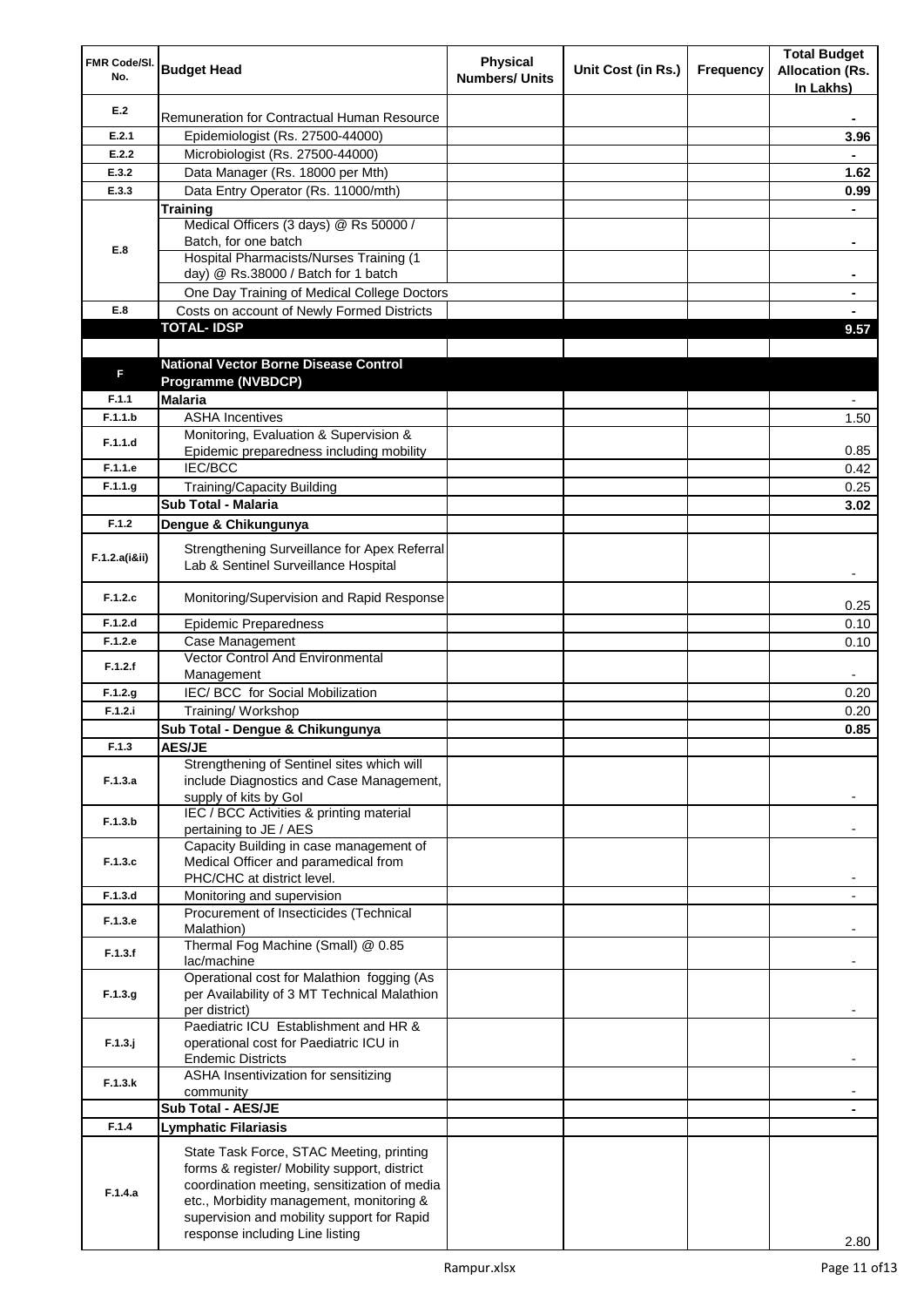| FMR Code/SI.        |                                                                                        | Physical              |                    |                | <b>Total Budget</b>                 |
|---------------------|----------------------------------------------------------------------------------------|-----------------------|--------------------|----------------|-------------------------------------|
| No.                 | <b>Budget Head</b>                                                                     | <b>Numbers/ Units</b> | Unit Cost (in Rs.) | Frequency      | <b>Allocation (Rs.</b><br>In Lakhs) |
| F.1.4.b             | Micro Filaria Survey                                                                   |                       |                    |                | 0.49                                |
|                     |                                                                                        |                       |                    |                |                                     |
| F.1.4.c             | Post MDA Assessment by medical colleges<br>(Govt, & Private)/ ICMR institutions        |                       |                    |                | 0.15                                |
| F.1.4.d             | Training / Sensitization of district level<br>officers on ELF & Drug Distributors /    |                       |                    |                |                                     |
|                     | Peripheral health workers                                                              |                       |                    |                | 2.55                                |
|                     | Specific IEC/ BCC at State, districts, PHC,                                            |                       |                    |                |                                     |
| F.1.4.e             | Sub Centre & village lable VHSC/GKs                                                    |                       |                    |                | 1.20                                |
| F.1.4.f             | Honorarium for Drug Distributors including                                             |                       |                    |                |                                     |
| F.1.4.h.ii          | ASHA & Supervisors involve in MDA<br>M.F.Survey in Non Endemic districts               |                       |                    |                | 5.00                                |
|                     | Sub Total - Lymphatic Filariasis                                                       |                       |                    |                | 12.19                               |
| F.1.5               | Kalazar                                                                                |                       |                    |                |                                     |
| F.1.5               | Case Search/ Camp Approach                                                             |                       |                    |                |                                     |
| F.1.5.a             |                                                                                        |                       |                    |                | ۰                                   |
|                     | Spray Pumps & Accessories                                                              |                       |                    |                |                                     |
| F.1.5.b             | Operational Cost for Spray including Spray<br>Wages & Pending liability of spray wages |                       |                    |                | -                                   |
| F.1.5.c             | Mobility / P.O.L./ Supervision                                                         |                       |                    |                | ٠                                   |
| F.1.5.d             | Monitoring & Evaluation                                                                |                       |                    |                |                                     |
|                     | Training for Spraying /IEC/                                                            |                       |                    |                |                                     |
| F.1.5.e/<br>F.1.5.f | BCC/Advocacy/Incentive to ASHA/Loss of<br>Wages                                        |                       |                    |                |                                     |
|                     | Sub Total - Kalazar                                                                    |                       |                    |                |                                     |
|                     | <b>Cash grant for Decentralized commodities</b>                                        |                       |                    |                |                                     |
|                     | for Malaria + Filaria F.6                                                              |                       |                    |                |                                     |
| F.6(a,b,c,k)        | Drugs (Chloroquine, Primaquine 2.5/7.5mg)<br>and ACT                                   |                       |                    |                | 0.30                                |
| F.6.f               | D.E.C.                                                                                 |                       |                    |                | 7.00                                |
| F.6.h               | NS 1 antigen Kit<br>Dengue                                                             |                       |                    |                | $\overline{\phantom{0}}$            |
| F.6.i               | Larvicidal (Temephos, Bti(AS)/Bti (wp)(for                                             |                       |                    |                |                                     |
|                     | polluted and non polluted water)                                                       |                       |                    |                | 0.90                                |
|                     | <b>Sub Total- Dec.Commodities</b><br><b>TOTAL-NVBDCP</b>                               |                       |                    |                | 8.20                                |
|                     |                                                                                        |                       |                    |                | 24.26                               |
|                     | <b>National Leprosy Eradication</b>                                                    |                       |                    |                |                                     |
|                     | Programme(NLEP)                                                                        |                       |                    |                |                                     |
| G.1                 | <b>Case Detection and Management</b>                                                   |                       |                    |                |                                     |
|                     | Specific Plan for high endemic blocks of low                                           |                       |                    |                |                                     |
| G.1.1               | endemic districts                                                                      |                       |                    |                |                                     |
|                     | No. of High endemic blocks in Low endemic                                              |                       |                    |                |                                     |
|                     | Districts (ANCDR more than 10)                                                         |                       |                    | $\blacksquare$ |                                     |
|                     | House to House Visit by Search team                                                    |                       |                    | $\overline{a}$ | ٠                                   |
|                     | Confrmaton of suspect                                                                  |                       |                    |                |                                     |
|                     | Intensive IEC Activity                                                                 |                       |                    |                |                                     |
| G.1.2               | <b>Services in Urban services</b>                                                      |                       |                    |                |                                     |
|                     | Urban Project 2 Mega cities, 2 medium City                                             |                       |                    |                |                                     |
|                     | 2, 8 Medium City 1, 40 Townships                                                       |                       |                    |                | 1.14                                |
| G.1.3               | <b>ASHA involvement</b>                                                                |                       |                    |                | $\blacksquare$                      |
|                     | <b>ASHA Sensitization</b>                                                              |                       |                    |                | 0.154                               |
|                     | <b>ASHA Incentive for Services</b>                                                     |                       |                    |                | 0.220                               |
| G.1.4               | <b>Materials &amp; Supplies</b>                                                        |                       |                    |                | $\blacksquare$                      |
|                     | Supportive Drugs & Dressing materials                                                  |                       |                    |                | 0.40                                |
|                     | Laboratory reagents and equipments                                                     |                       |                    |                |                                     |
|                     | scalpels etc.                                                                          |                       |                    |                | 0.08                                |
|                     | Printing works                                                                         |                       |                    |                | 0.13                                |
| G.1.5               | <b>NGO Services</b>                                                                    |                       |                    |                | $\blacksquare$                      |
| G.2                 | <b>DPMR</b>                                                                            |                       |                    |                |                                     |
|                     | MCR Protective Footwear (12500 pairs)                                                  |                       |                    |                | 0.56                                |
|                     | Aids Appliances, Self Care Kit items etc.                                              |                       |                    |                | 0.20                                |
|                     | Welfare allowance for RCS patients @ Rs<br>8000                                        |                       |                    |                |                                     |
|                     | Reimbursement to institutions for RCS                                                  |                       |                    |                | ۰                                   |
|                     | Screening cum Self Care Camp                                                           |                       |                    |                |                                     |
|                     |                                                                                        |                       |                    |                |                                     |